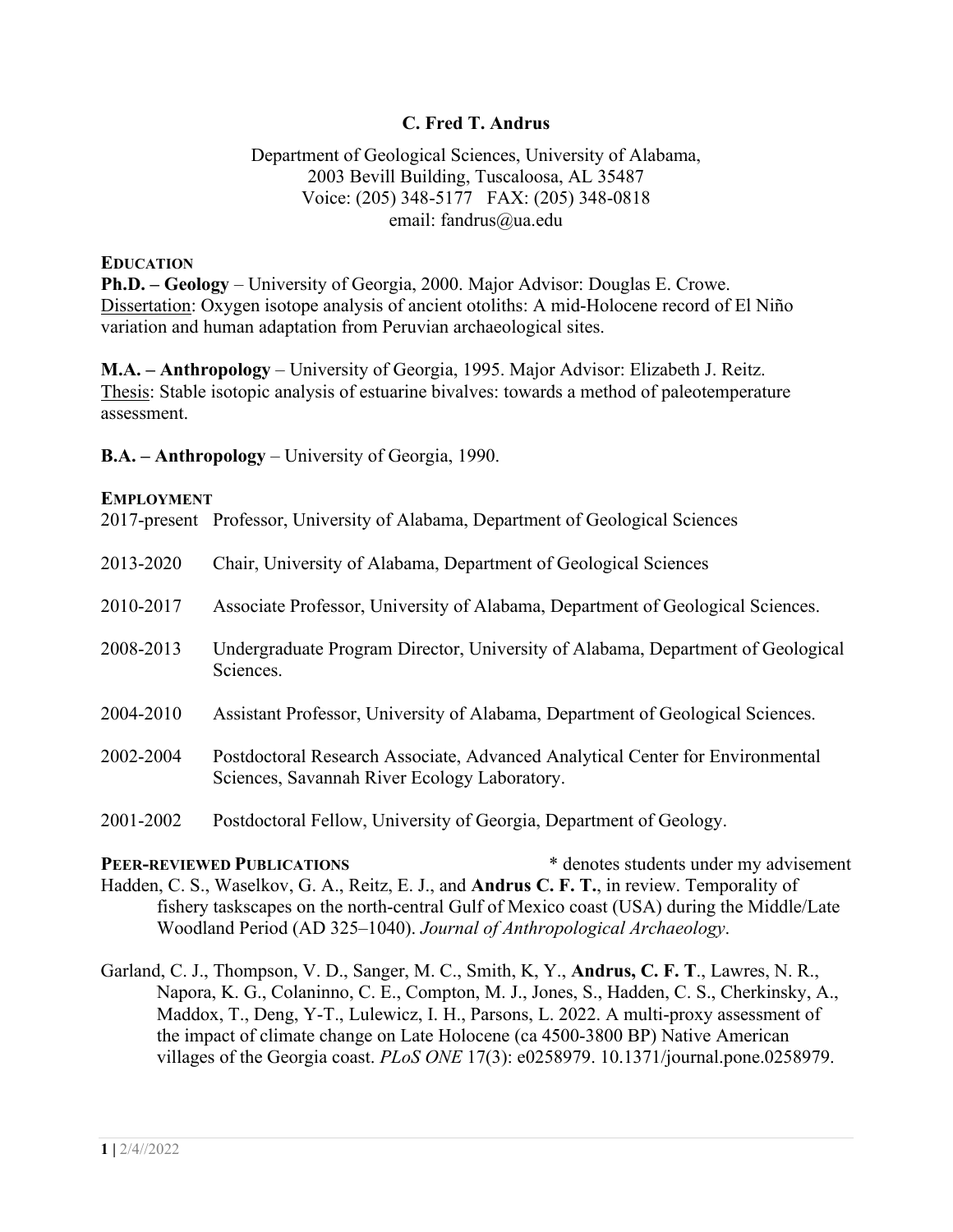- Mays, J. R., DeWitt, T. J., Dharampall, P., **Andrus, C. F. T.**, and Findlay, R. H. 2021 Frequent habitat migration, phenotypic plasticity, and vestigial ecophenotypy revealed by isotope based natal habitat inference in bluegill sunfish, *Lepomis macrochirus*. *Evolutionary Ecology Research.* 2021.XII.6.
- Warner, J. P., DeLong, K. L., Chicoine D., Thirumalai, K, and **Andrus, C. F. T.** 2021 Investigating the influence of temperature and seawater δ18O on *Donax obesulus* (Reeve, 1854) shell δ18O. *Chemical Geology*. 588: 120638. 10.1016/j.chemgeo.2021.120638
- Reitz, E. J., Hadden, C. S., Waselkov, G. A., and **Andrus C. F. T.**, 2021 Woodland-period fisheries on the north-central coast of the Gulf of Mexico. *Southeastern Archaeology*. 10.1080/0734578X.2021.1922214.
- Bassett\*, C. N., and **Andrus, C. F. T.,** 2021 Examining the potential of Pacific abalone as a novel high-resolution archive of upwelling in the California Current. *Palaeogeography, Palaeoclimatology, Palaeoecology*. 10.1016/j.palaeo.2021.110342.
- Trofimova, T., Alexandroff, S., Mette, M., Tray, E., Butler, P., Campana, S., Harper, E., Johnson, A., Morrongiello, J., Peharda Uljevic, M., Schöne, B. R., Andersson, C., **Andrus, C. F. T.**, Black, B., Burchell, M., Carroll, M., DeLong, K., Gillanders, B., Grønkjær, P., Killam, D., Prendergast, A., Reynolds, D., Scourse, J., Shirai, K., Thebault, J., Trueman, C., and de Winter., N. J., 2020. Fundamental questions and applications of sclerochronology: community-defined research priorities. *Estuarine, Coastal and Shelf Science*. 245: 106977. 10.1016/j.ecss.2020.106977.
- Fodrie J., Heck K. L., **Andrus C. F. T.**, and Powers S. P. 2020. Determinants of the nursery role of seagrass meadows in the sub-tropical Gulf of Mexico: inshore-offshore connectivity for snapper and grouper. *Marine Ecology Progress Series*. 647: 135–147. 10.3354/meps13403.
- Minzoni, R. T., Parker, L.E., Wallace, D. J., Lambert, W. J., Elliot, E. A., **Andrus C. F. T.**, Lehrmann, A, A. 2020. A 7,000-year record of floods and ecological feedbacks in Weeks Bay, Alabama, USA. *Science of the Total Environment*. 73. 10.1016/j.scitotenv.2020.140052.
- Sandweiss, D. H., **Andrus, C. F. T.**, Kelley, A. R., Maasch, K. A., Reitz, E. J., and Roscoe, P. B. 2020. Archaeological climate proxies and the complexities of reconstructing Holocene El Niño in coastal Peru. *Proceedings of the National Academy of Sciences*. 117: 8271-8279. 10.1073/pnas.1912242117.
- Collins, J., Scott, R. S., **Andrus, C. F. T.**, Moe-Hoffman, A., and Peacock, E., 2019 Refit and oxygen isotope analysis of freshwater mussel shells from the Tillar Farms Site (3DR30), southeast Arkansas. *Midcontinental Journal of Archaeology*. 45: 39-63. 10.1080/01461109.2019.1677999.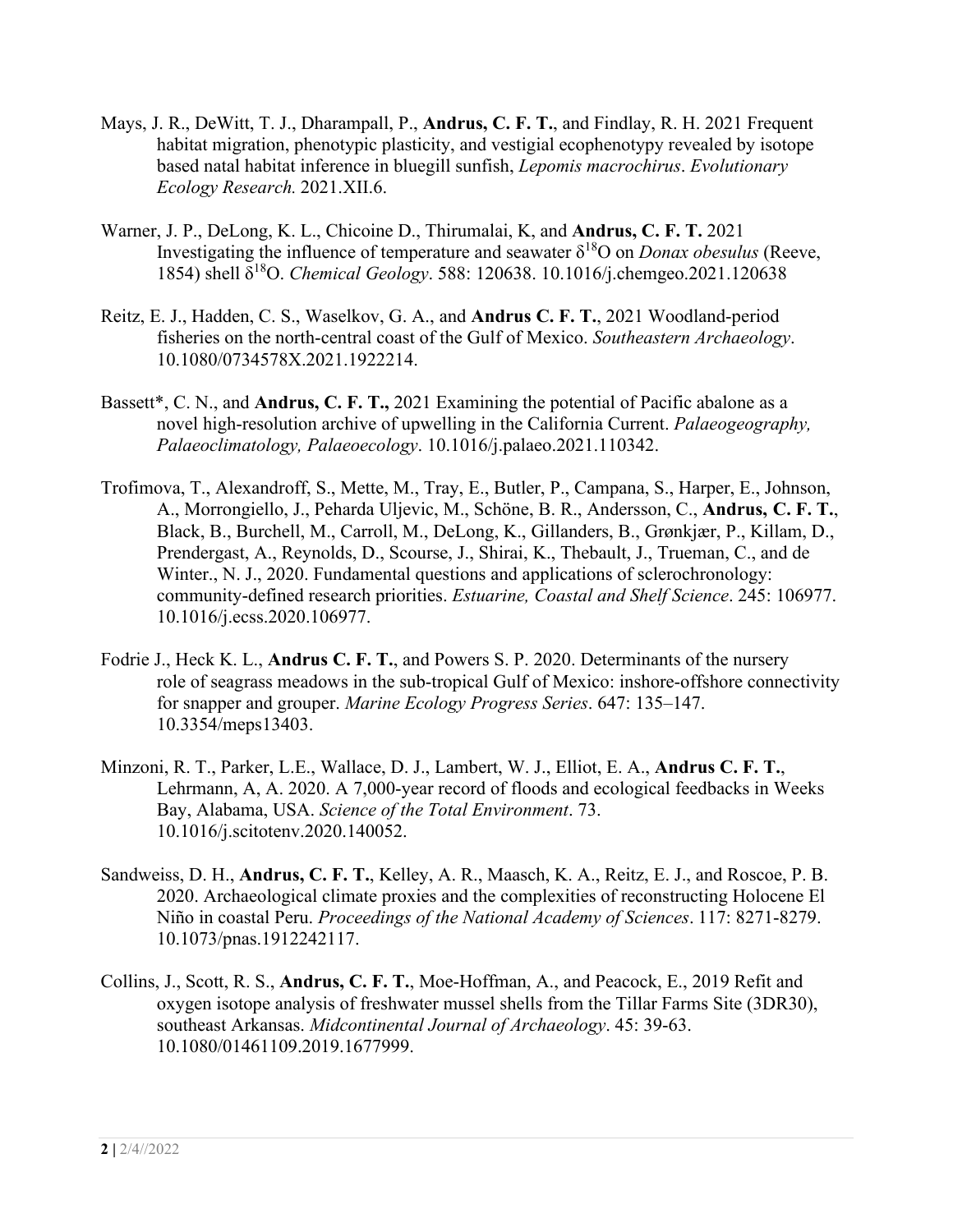- Gillikin, D., Wanamaker, A.D., and **Andrus, C. F. T.,** 2019 Chemical Sclerochronology. *Chemical Geology*. 526: 1-6. 10.1016/j.chemgeo.2019.06.016.
- Zimmt, J. B., Lockwood, R., **Andrus, C. F. T.,** and Herbert, G. S., 2019 Sclerochronological basis for growth increment counting: a reliable technique for life-span determination of *Crassostrea virginica* from the Mid-Atlantic United States. *Palaeogeography, Palaeoclimatology, Palaeoecology*. 516: 54-63. 10.1016/j.palaeo.2018.11.029.
- Etayo-Cadavid\*, M. F., **Andrus, C. F. T.**, Jones, K. B., and Hodgins, G. W. L. 2018. Subseasonal variations in marine radiocarbon reservoir age from pre-bomb *Donax obesulus* and *Protothaca asperrima* shell carbonate. *Chemical Geology.* 526: 110-116*.* 10.1016/j.chemgeo.2018.07.001.
- Bassett\*, C. N., **Andrus, C. F. T.,** and West, C. F. 2018. Implications for measuring seasonality in the marine bivalve, *Saxidomus gigantea*. *Chemical Geology*. 526: 36-48. 10.1016/j.chemgeo.2018.07.004.
- West, C. F., Burchell, M., and **Andrus, C. F. T.** 2018. Molluscs and paleoenvironmental reconstruction in island and coastal settings: variability, seasonality, and sampling. *In* Giovas, C. M., and LeFebre, M. J., eds. *Zooarchaeology in Practice: Case Studies in Methodology and Interpretation in Archaeofaunal Analysis*. Springer. Cham, Switzerland p.191-208.
- Lulewicz, I. H., Thompson, V. D., Pluckhahn, T. J., **Andrus, C. F. T**., and Das, O. 2017. Exploring oyster (*Crassostrea virginica*) habitat collection via oxygen isotope geochemistry and its implications for ritual and mound construction at Crystal River and Roberts Island, Florida. *Journal of Island and Coastal Archaeology*. 13:3, 388-404. 10.1080/15564894.2017.1363096.
- Wei\*, J., **Andrus, C. F. T.**, and Perez-Huerta, A., 2017. *Semele corrugata* microstructure and oxygen isotope profiles as indicators of seasonality. *in* Dillehay, T. D., ed. *Where the Land Meets the Sea: Fourteen Millennia of Human Prehistory on the North Coast of Peru*. University of Texas Press. Austin, TX p.714-722.
- Sletten\*, H. R., Gillikin, D. P., Halfar, J., **Andrus, C. F. T.**, and Guzman, H., 2017. Skeletal growth controls on Mg/Ca and P/Ca ratios in tropical Eastern Pacific rhodoliths (coralline red algae). *Chemical Geology*. 465: 1-10. 10.1016/j.chemgeo.2017.05.010.
- Black<sup>\*</sup>, H. D., **Andrus, C. F. T.,** Lambert, W. J, Rick, T., and Gillikin, D. P., 2017.  $\delta^{15}N$  values in *Crassostrea virginica* shells provides earliest direct evidence for nitrogen loading to Chesapeake Bay. *Scientific Reports*. 7: 44241; 10.1038/srep44241.
- Sletten\*, H. R., **Andrus, C. F. T.**, Guzman, H. and Halfar, J., 2017. Re-evaluation of using rhodolith growth patterns for paleoenvironmental reconstruction: An example from the Gulf of Panama. *Palaeogeography, Palaeoclimatology, Palaeoecology*. 465: 264–277. 10.1016/j.palaeo.2016.10.038.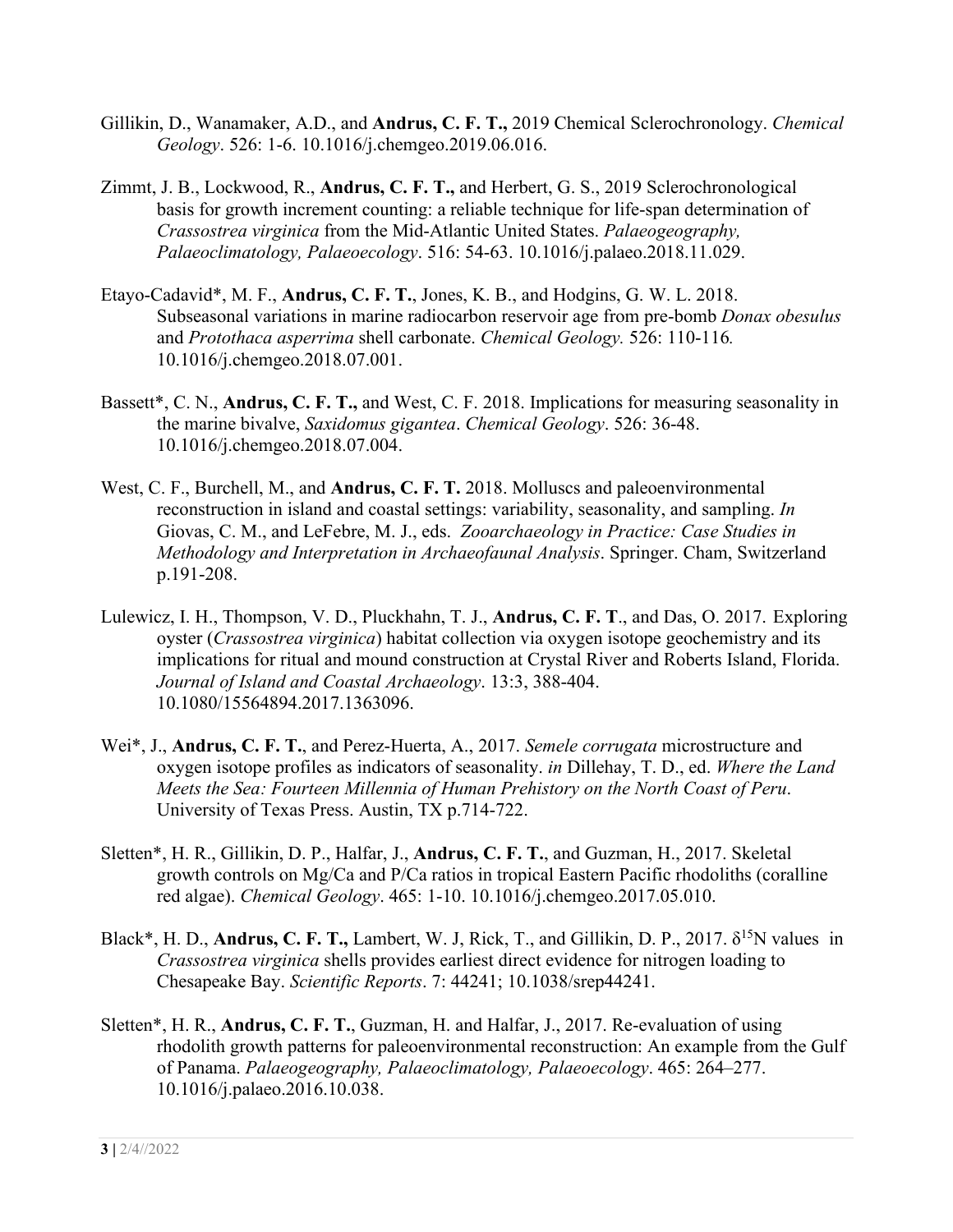- Darrow, E. S., Carmichael, R. H., **Andrus, C. F. T.**, and Jackson, E. H., 2017. From middens to modern estuaries, oyster shells sequester source-specific nitrogen. *Geochimica et Cosmochimica Acta*. 202: 39–56. 10.1016/j.gca.2016.12.023.
- Waselkov, G. A., **Andrus, C. F. T,** and Plumb, G. E.,eds. 2016. *A State of Knowledge of the Natural, Cultural, and Economic Resources of the Greater Mobile-Tensaw River Area.* Natural Resources Report NPS/NRSS/BRD/NRR 2016/1243. Biological Resources Division, National Park Service, Fort Collins, CO. pp.240.
- Plumb, G. E., Waselkov, G. A., **Andrus, C. F. T.,** and Finch B., 2016. A greater Mobile-Tensaw area: connections and consequences. *In* Waselkov, G. A., **Andrus, C. F. T,** and Plumb, G. E., eds. *A State of Knowledge of the Natural, Cultural, and Economic Resources of the Greater Mobile-Tensaw River Area.* Natural Resources Report NPS/NRSS/BRD/NRR 2016/1243. Biological Resources Division, National Park Service, Fort Collins, CO. p. 185- 193.
- Gagnon, C. M., **Andrus, C. F. T.,** Ida, J., and Richardson, N. 2015. Local water source variation and experimental chicha de maíze brewing: implications for interpreting human hydroxyapatite δ18O values in the Andes. *Journal of Archaeological Science: Reports*. 4: 174–181.
- Thompson, V. D., Pluckhahn, T. J., Das, O. and **Andrus, C. F. T.** 2015, Assessing village life and monument construction (cal. AD 65-1070) along the Central Gulf Coast of Florida through stable isotope geochemistry. *Journal of Archaeological Science: Reports*. 4: 111–123.
- Blitz, J, H., **Andrus, C. F. T**., and Downs, L. 2014 Sclerochronological measures of seasonality at a Late Woodland mound on the Mississippi Gulf Coast. *American Antiquity*. 79: 697- 711.
- Thompson, V. D. and **Andrus, C. F. T.** 2013. Using oxygen isotope sclerochronology to evaluate the role of small islands among the Guale of the Georgia Coast, USA. *Journal of Island and Coastal Archaeology*. 8: 190-209. 10.1080/15564894.2012.708007
- Etayo-Cadavid\*, M. F., **Andrus, C. F. T.**, Jones, K. B., Hodgins, G. W. L., Sandweiss, D. H. Uceda-Castillo, S., and Quilter, J. 2013. Marine radiocarbon reservoir age variation in *Donax obesulus* shells from Northern Peru: Late Holocene evidence for extended El Niño. *Geology*. 41: 599–602.
- Pérez-Huerta, A. Etayo-Cadavid\*, M. F., **Andrus, C. F. T.**, Jeffries, T. E., Watkins, C., Street, S.C., and Sandweiss, D. S. 2013. El Niño impact on mollusk biomineralization - Implications for trace element proxy reconstructions and the paleo-archeological record. *PLoS ONE* 8: e54274.
- **Andrus C. F. T.** 2012. Isotope sclerochronology in southeastern US archaeology to estimate season of capture. *in* Reitz, E. J, Quitmyer, I. R., and Thomas, D. H. eds. Seasonality and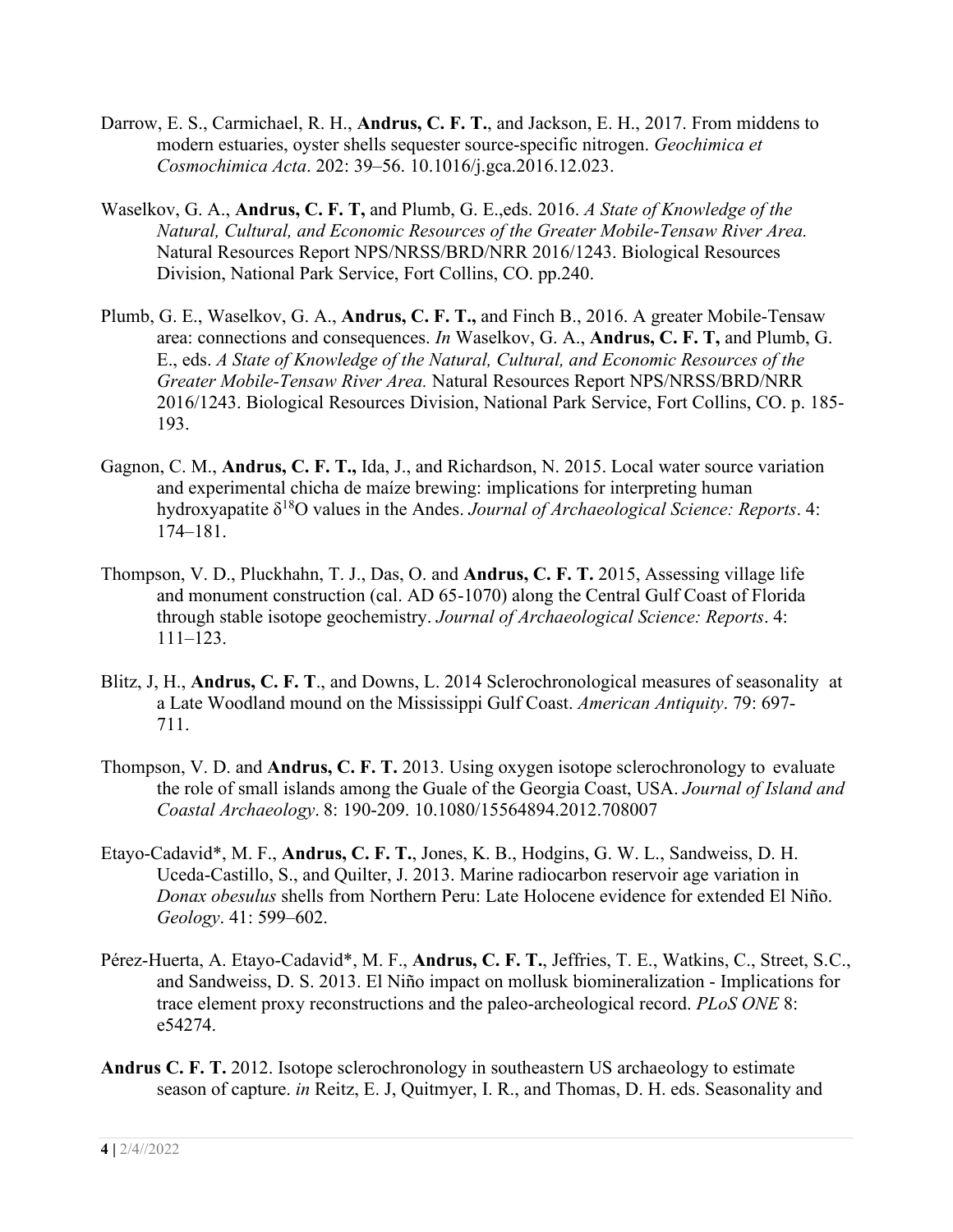Human Mobility along the Georgia Bight. *American Museum of Natural History Anthropological Papers*. 97: 123-133.

- **Andrus, C. F. T.**, and Thompson, V. D. 2011. Determining the habitats of mollusk collection at the Sapelo Island Shell Ring complex, Georgia, USA using oxygen isotope sclerochronology. *Journal of Archaeological Science*. 39: 215-228.
- **Andrus, C. F. T.** 2011. Shell midden sclerochronology. *Quaternary Science Reviews*. 30: 2892 2905.
- Thompson, V. D. and **Andrus, C. F. T.** 2011. Evaluating mobility, monumentality, and feasting at the Sapelo Island Shell Ring Complex. *American Antiquity*. 76: 315-343.
- Pérez-Huerta, A. and **Andrus, C. F. T.** 2010. Vital effects in the context of biomineralization. *in* Díaz, L. F. and García-Monge, J. M. A. eds., Biominerals and biomineralization processes. *Seminarios de la Sociedad Española de Mineralogia*: Madrid. 7: 31-41.
- Jones, K. B., Hodgins, G. W. L., Etayo-Cadavid\*, M. F., **Andrus, C. F. T.**, and Sandweiss, D. H., 2010. Centuries of marine radiocarbon reservoir age variation within archaeological *Mesodesma donacium* shells from southern Peru. *Radiocarbon* 52: 1207-1214.
- Jones, K. B., Hodgins, G. W. L., **Andrus, C. F. T.**, and Etayo-Cadavid\*, M. F., 2010. Modeling molluscan marine reservoir ages in a variable-upwelling environment: *Palaios*. 25: 126 131. 10.2110/palo.2009.p09-050r.
- Jones, K. B., Hodgins, G. W. L., Etayo-Cadavid\*, M. F., and **Andrus, C. F. T.** 2009. Upwelling signals in radiocarbon from early 20th century Peruvian bay scallop (*Argopecten purpuratus*) shells. *Quaternary Research*. 72: 452-456. 10.1016/j.yqres. 2009.07.008.
- Romanek, C. S., Beard, B. L., Anbar, A. D. and **Andrus, C. F. T.** 2009. Non-traditional stable isotopes in the environmental sciences, *in* Aelion, C. M., Hohener, P., Hunkeler, D., and Aravena, R. eds., *Environmental isotopes in bioremediation and microbial degradation processes*. Boca Raton, FL , CRC Press, p. 383-433.
- **Andrus, C. F. T.,** and Rich\*, K. W., 2008, A preliminary assessment of oxygen isotope fractionation and growth increment periodicity in the estuarine clam *Rangia cuneata*. *Geo Marine Letters*. 28: 301-308. 10.1007/s00367-008-0109-3.
- Reitz, E. J., **Andrus, C. F. T.**, and Sandweiss, D. H. 2008. Ancient fisheries and marine ecology of coastal Peru, *in* Rick, T. C., and Erlandson, J. M. eds., *Human impacts on ancient marine ecosystems*. University of California Press, p. 125-145.
- **Andrus, C. F. T.** and Crowe, D. E., 2008, Isotope analysis as a means for determining season of capture for *Mercenaria*, *in* Thomas, D. H., ed., Native American Landscapes of St Catherine's Island, Georgia. *American Museum of Natural History Anthropological Papers*. 88: 498-518.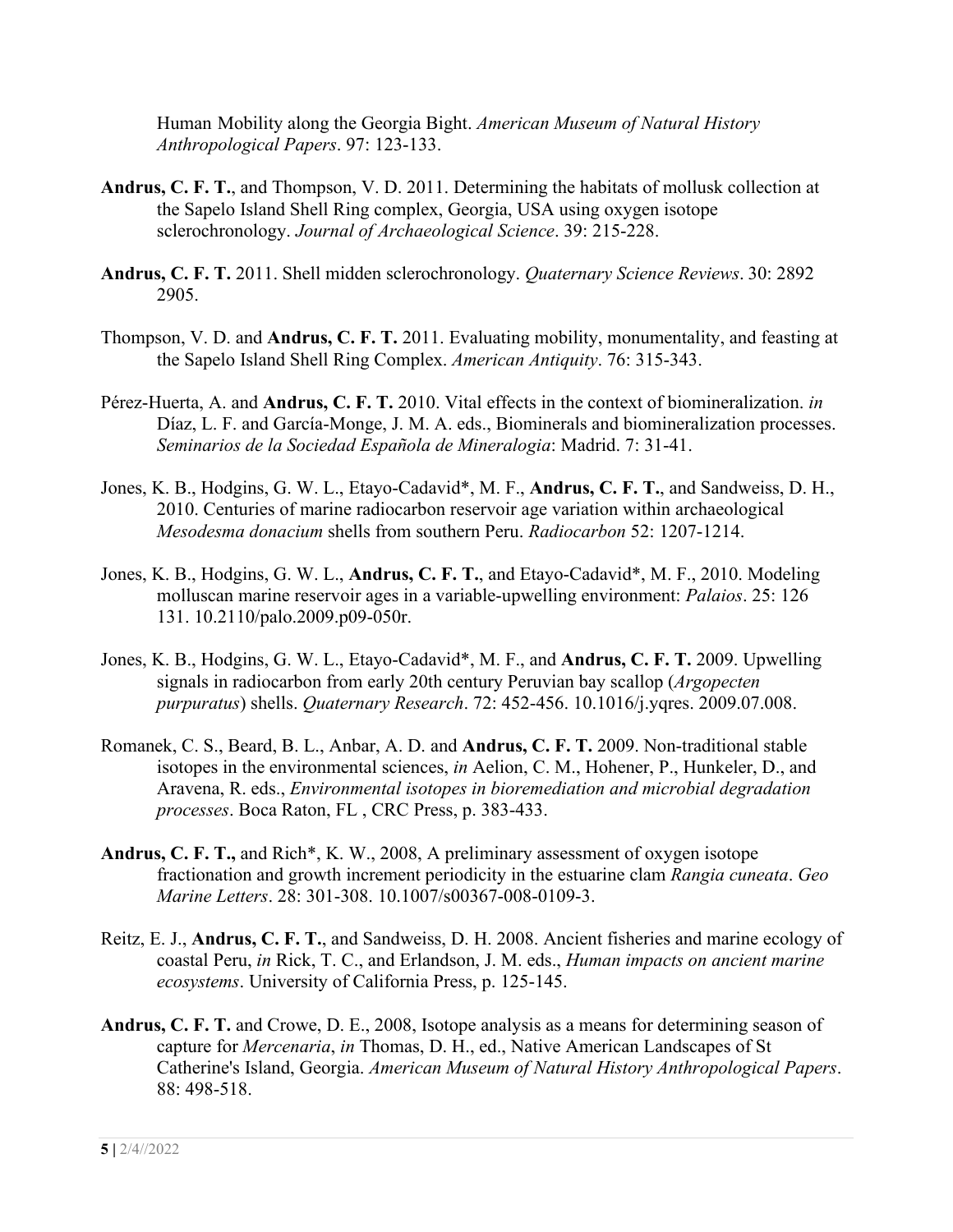- **Andrus, C. F. T.**, Sandweiss, D. H. and Reitz, E. J., 2008, Climate change and archaeology: The Holocene history of El Niño on the coast of Peru, *in* Reitz, E. J., Scarry, M. C., and Scudder, S. J., eds. *Case Studies in Environmental Archaeology*, (Second Edition): New York, Plenum Press, p. 143-157.
- Jones, K. B., Hodgins, G. W. L., Dettman, D. L., **Andrus, C. F. T**., Nelson, A., and Etayo-Cadavid\*, M. F. 2007. Seasonal variations in Peruvian marine reservoir age from pre-bomb *Argopecten purpuratus* shell carbonate. *Radiocarbon.* 49: 877-888.
- Sandweiss, D. H., Maasch, K. A., **Andrus, C. F. T**., Reitz, E. J., Riedinger-Whitmore, M., Richardson, J. B., and Rollins, H. B. 2007. Mid Holocene Climate and Culture Change in Coastal Peru, *in* Anderson, D. G., Maasch, K. A. and Sandweiss, D. H., eds*., Climate change and cultural dynamics: A global perspective on mid-Holocene transitions*: Academic/Elsevier Press, p. 25-50.
- **Andrus, C. F. T.**, Hodgins, G. W. L., Sandweiss, D. H., and Crowe, D. E. 2005. Molluscan radiocarbon as a proxy for El Niño-related upwelling variation in Peru, *in* Surge, D., and Mora, G., eds., Isotopic and Elemental Tracers of Late Quaternary Climate Change. *Geological Society of America Special Paper*. 395: 13-19.
- Jones, D. S., Quitmyer, I. R., and **Andrus, C. F. T**. 2005. Oxygen isotopic evidence for greater seasonality in Holocene shells of *Donax variabilis* from Florida. *Palaeogeography, Palaeoclimatology, Palaeoecology*. 228: 96-108.
- Quitmyer, I. R., Jones, D. S. and **Andrus, C. F. T**. 2005. Seasonal shell growth and oxygen isotopes  $(\delta^{18}O)$  in the variable coquina clam, *Donax variabilis* Say, 1822: A modern analogue to determine the season of resource procurement during the Late Archaic Period of coastal northeast Florida, USA, *in* Bar-Yosef Mayer, D., ed., *Archaeomalacology: Molluscs in Former Environments of Human Behavior*: Proceedings of the Archaeomalacology Symposium of the 9<sup>th</sup> International Council for Zooarchaeology, Oxford, UK, Oxbow Press, p.18-28.
- Sandweiss, D. H., Maasch, K. A., Chai, F., **Andrus, C. F. T.**, and Reitz, E. J. 2004. Geoarchaeological evidence for fish regime shift linked to multidecadal Pacific climate change. *Quaternary Research.* 61: 330-334.
- Jones, D. S., Quitmyer, I. R., and **Andrus, C. F. T**. 2004. Seasonal shell growth and longevity in *Donax variabilis* from northeastern Florida: evidence from oxygen isotopes. *Journal of Shellfish Research*. 23: 707-714.
- **Andrus, C. F. T.**, Crowe, D. E., Sandweiss, D. H., Reitz, E. J., Romanek, C. S., and Maasch, K. A., 2003, Comment on "Otolith  $\delta^{18}O$  record of mid-Holocene sea surface temperature in Peru" – response. *Science.* 299: 203b.
- **Andrus, C. F. T.** and Crowe, D. E. 2002. Alteration of otolith aragonite: Effects of prehistoric cooking methods on otolith chemistry. *Journal of Archaeological Science*. 29: 291-299.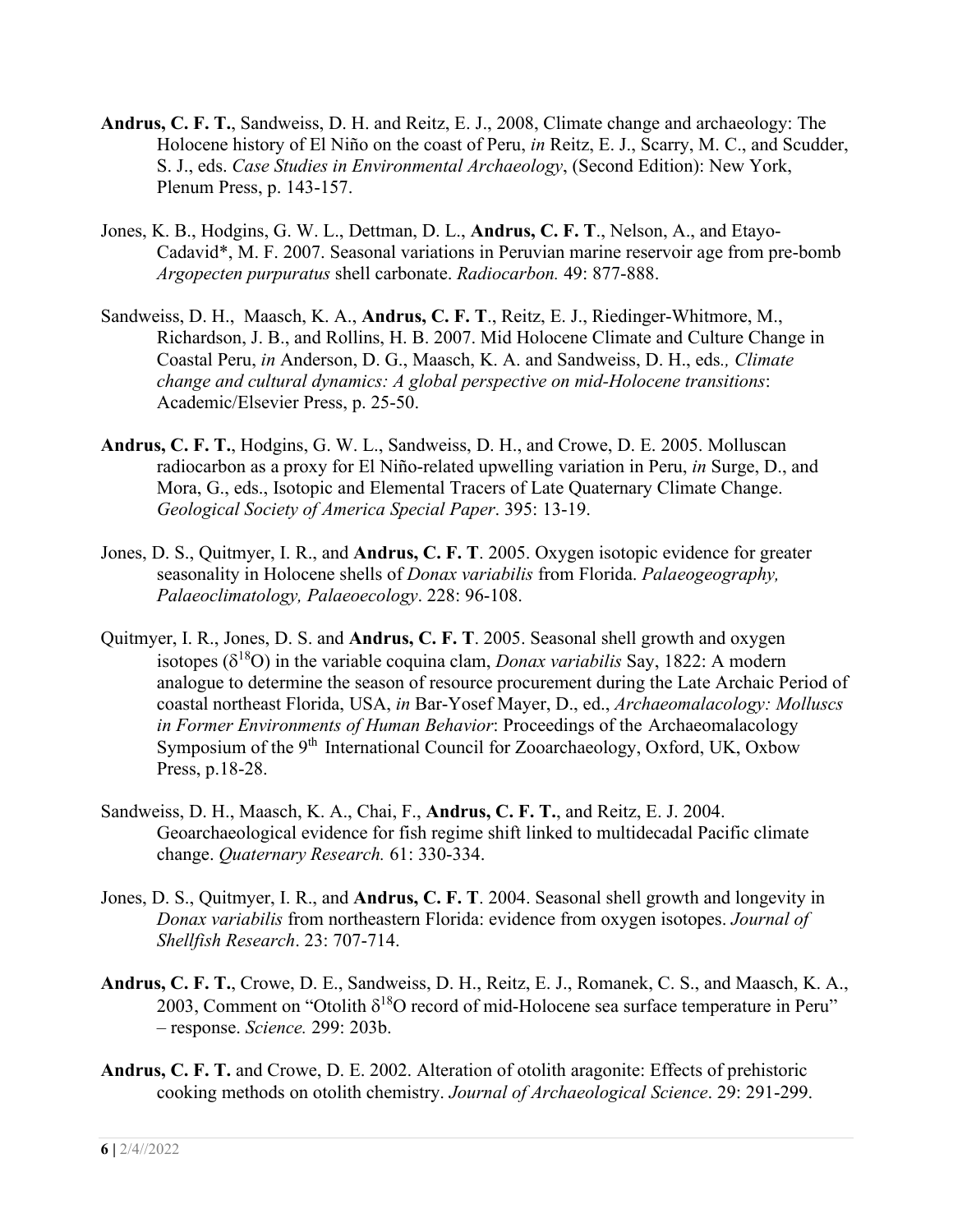- **Andrus, C. F. T.**, Crowe, D. E., Sandweiss, D. H., Reitz, E. J., and Romanek, C. S. 2002. Otolith δ18O record of mid-Holocene sea surface temperature in Peru. *Science.* 295: 1508-1511.
- **Andrus, C. F. T.**, Crowe, D. E. and Romanek, C. S. 2000, Oxygen isotope record of the 1997 1998 El Niño in Peruvian sea catfish (*Galeichthys peruvianus*) otoliths. *Paleoceanography* 17: 1053-1060. 10.1029/2001PA000652.
- **Andrus, C. F. T.** and Crowe, D. E. 2000. Geochemical analysis of *Crassostrea virginica* as a method to determine season of capture. *Journal of Archaeological Science.* 27: 33-42.
- Weinand, D. C., **Andrus, C. F. T.**, and Crook, M. R. 2000. The identification of cownose ray (*Rhinoptera bonasus*) as a seasonal indicator species and implications for coastal Mississippian subsistence modeling. *Southeastern Archaeology* 19: 156-162.

#### **PEER-REVIEWED ABSTRACTS**

- Warner, J. P., DeLong, K., Chicoine D., Thirumalai, K, **Andrus. C. F. T.** and Wanamaker, A. submitted. Using high-resolution marine archives to investigate marine climate, marine environment, and maritime societies through the Holocene. Past Global Changes Open Science Meeting 2022.
- Degirmen, G\*., **Andrus, C. F. T.,** Tobin, T. S., 2021 Assessment of preservation and isotopic records in ammonite aptychi. American Geophysical Union Fall Meeting Abstract PP15E 0969.
- Bassett\*, C. N., **Andrus, C. F. T.,** 2021 Abalone: a new tool for understanding upwelling in the California Current. *Geological Society of America Abstracts with Programs.* v. 53.
- Harnik, P., **Andrus, C. F. T.,** Fluvial influence on time averaging and nutrient loads on the continental shelf, northern Gulf of Mexico. *Geological Society of America Abstracts with Programs.* v. 53.
- Warner, J. P., DeLong, K., Chicoine D., Thirumalai, K, **Andrus. C. F. T.** and Wanamaker, A. 2020 Eastern Pacific El Niño-Southern Oscillation variability~ 400-200 BCE: perspectives from a dual-archive approach. American Geophysical Union Fall Meeting Abstract OS015-0010.
- Voorhies, B., **Andrus, C. F. T**., Bassett\*, C. N., and Moyes, H., 2020. Determination of ritual seasonality at a prehistoric Maya shrine: preliminary results. Society for American Archaeology *Program* 85: 580. (abstract published, but meeting cancelled due to pandemic)
- West, C. F., Etnier, M. A., **Andrus, C. F. T.**, Funk, C., and Partlow, M. 2020. On the Ice Edge: Abrupt Climate Change in the Aleutian Islands. Society for American Archaeology *Program* 85: 595-596. (abstract published, but meeting cancelled due to pandemic)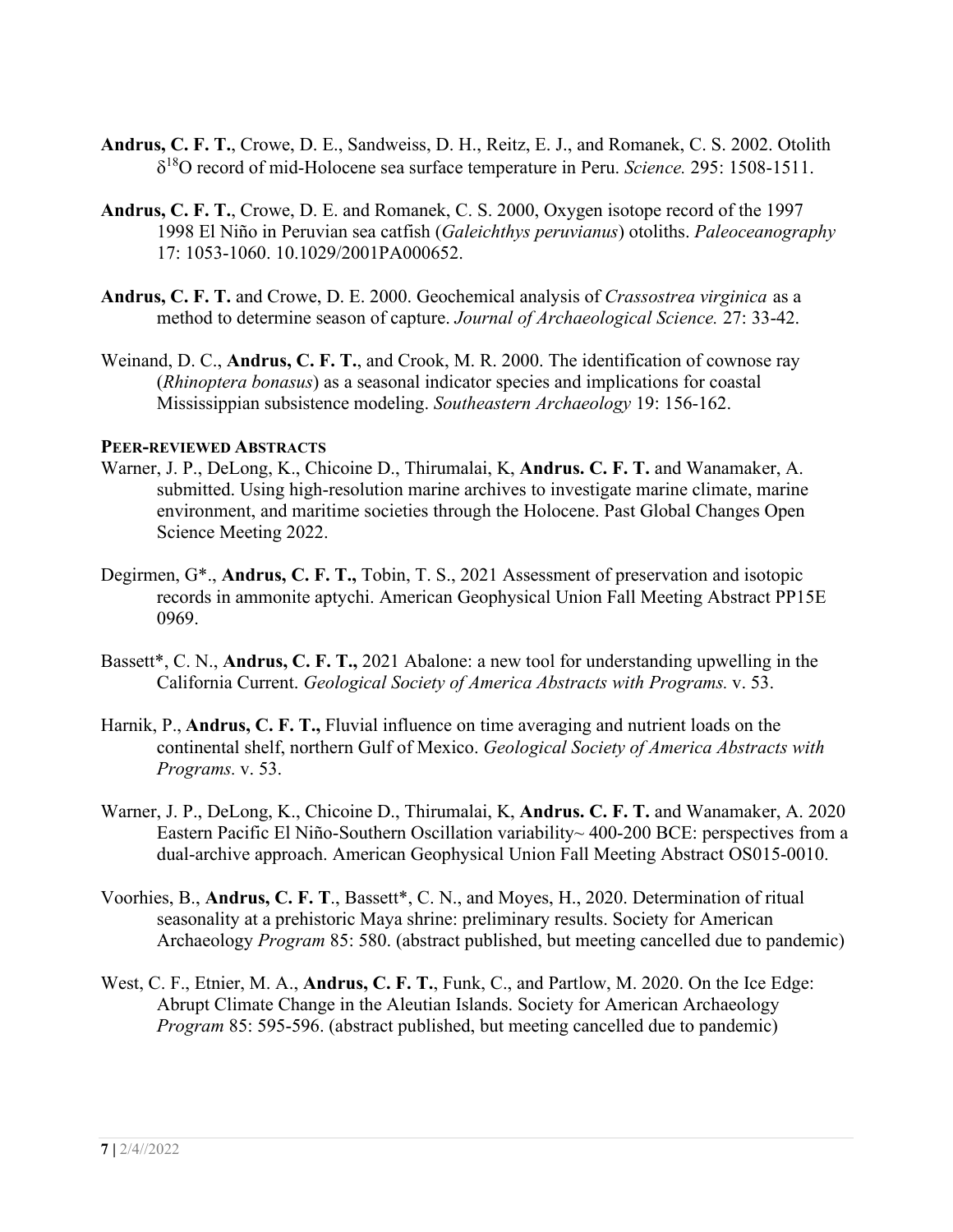- **Andrus, C. F. T**., Bassett\*, C. N., Voorhies, B., Collins, J. D., and Peacock, E. 2019 Challenges and applications of oxygen isotope analysis of season of capture of freshwater mollusks.  $5<sup>th</sup>$ International Sclerochronology Conference, *Book of Abstracts*. pp. 27.
- Bassett\*, C. N., **Andrus, C. F. T.,** West, C. F., and Etnier, M., 2019. Fact or Fiction? Exploring the possibility of neoglacial sea ice off the coast of Unalaska. 5th International Sclerochronology Conference, *Book of Abstracts*. pp. 28.
- Bassett\*, C. N., and **Andrus, C. F. T.,** 2019. Examining the potential of Pacific abalone as a novel high resolution archive of seasonal upwelling in the Channel Islands, CA, USA. 5<sup>th</sup> International Sclerochronology Conference, *Book of Abstracts*. pp. 101.
- Warner, J. P., DeLong, K., Chicoine D., **Andrus. C. F. T.,** Thirumalai, K, and Wanamaker, A. 2019. Local perspectives on ENSO mean states  $\sim$ 2300 B.P. and now:  $\delta^{18}$ O reconstructions from the short-lived bivalves *Donax obesulus* and *Mesodesma donacium*. 5th International Sclerochronology Conference, *Book of Abstracts*. pp. 91.
- Bassett\*, C. N., **Andrus, C. F. T.,** West, C. F., and Etnier, M., 2018. Fact or Fiction? Neoglacial sea ice off the coast of Unalaska. Oceans Past VII *Book of Abstracts*, pp 38.
- Warner, J. P., DeLong, K., Chicoine D., Wanamaker, A. **Andrus. C. F. T.,** and Thirumalai, K. 2018 Local perspectives on ENSO variability ~2300 BP and now: evidence from two short lived intertidal bivalves: *Mesodesma donacium* and *Donax obesulus*. American Geophysical Union Fall Meeting Abstract PP43D-1958.
- **Andrus, C. F.T.**, Bassett\*, C., Black\*, H. D., Payne\*, T. N. 2017. Nitrogen isotope analyses in mollusk shell: applications to environmental sciences and archaeology. American Geophysical Union Fall Meeting Abstract PP53D-03.
- Reitz., E. J., Hadden, C**. S.**, Little, M., Waselkov, G. A., **Andrus, C. F. T.,** and Peacock, E. 2017 Woodland-period Seasonality on the Northern Coast of the Gulf of Mexico. Southeastern Archaeological Conference *Bulletin* 60: 83.
- **Andrus, C. F. T.,** Kelley, A, and Sandweiss, D. H. 2017 Productivity in a human context: creating and applying proxies relevant to Chicama Valley archaeology. Society for American Archaeology *Program* 82: 382.
- **Andrus, C. F. T.** 2016. Human adaptation to seasonal climate variation in prehistoric coastal southeastern USA. *Geological Society of America Abstracts with Programs.* v. 48.
- Bassett\*, C. N., **Andrus, C. F. T.,** and West, C. F., 2016. Clams and climate in the Kodiak Archipelago, Alaska: insights from oxygen isotope sclerochronological analysis of *S. gigantea* from middle to late Holocene archaeological deposits. *Geological Society of America Abstracts with Programs.* v. 48.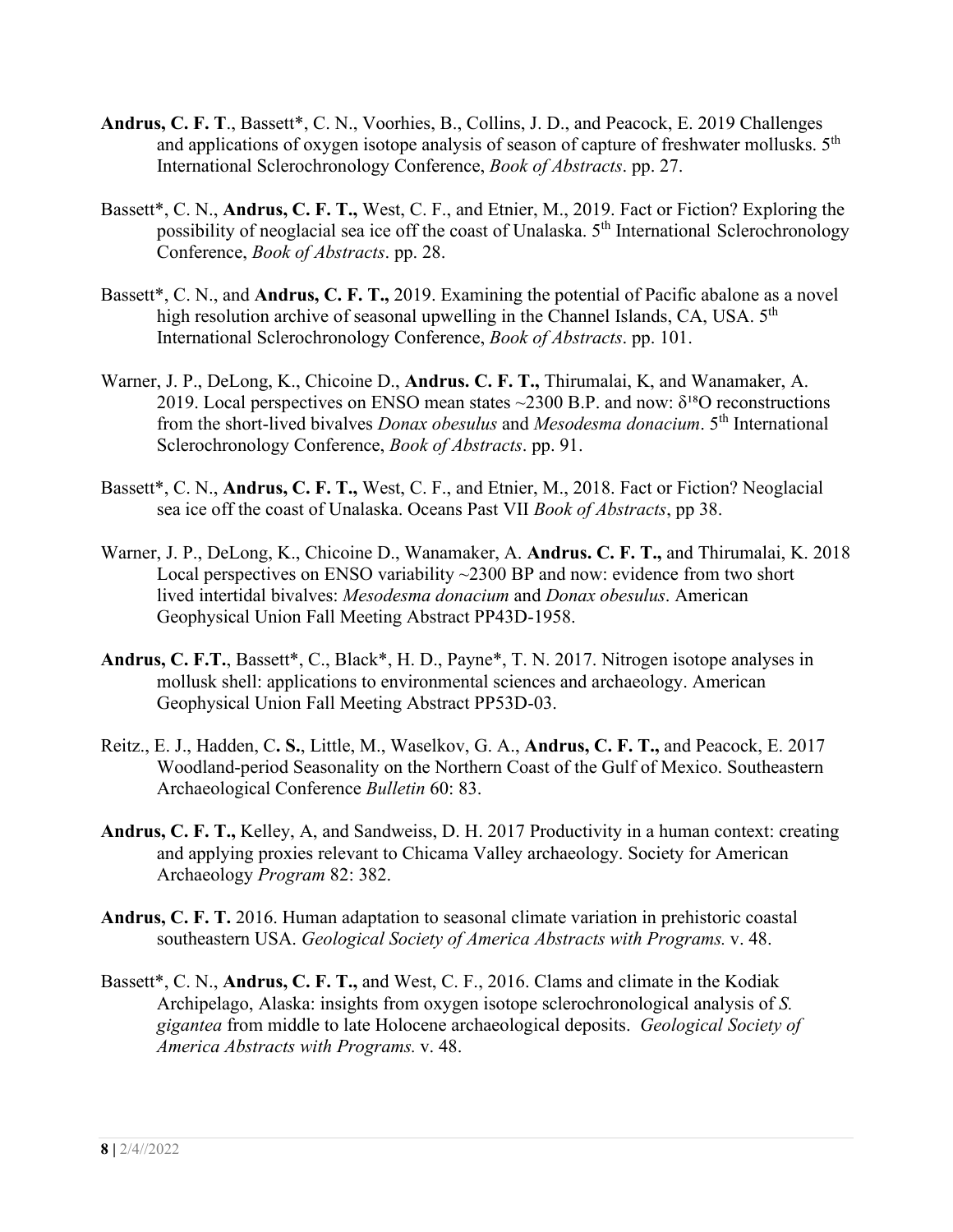- Zimmt, J. B., Lockwood, R., **Andrus, C. F. T.,** and Herbert, G. S., 2016. Revisiting growth increment counting as a method for biologically aging *Crassostrea virginica* from the US Mid-Atlantic. *Geological Society of America Abstracts with Programs.* v. 48.
- **Andrus, C. F. T.,** Payne\*, T., and Black\*, H. D. 2016. Archaeological applications of molluscan nitrogen isotope analyses. 4th International Sclerochronology Conference. *Program and Abstracts* p. 28.
- Bassett\*, C. N, **Andrus, C. F. T.,** West, C. F., and Etnier, M. A. 2016. Clams and climate: Implications for reconstructing paleoseasonality in southern Alaska. 4<sup>th</sup> International Sclerochronology Conference. *Program and Abstracts* p. 31.
- **Andrus, C. F. T.,** 2016. Assessment of past subsistence strategy and environmental impacts using novel geochemical analyses of mollusk shells. Society for American Archaeology *Program* v. 81, p. 133.
- Sandweiss, D. H., and **Andrus, C. F. T.** 2016. The Reitz stuff: -a faunal perspective on El Niño from coastal Peru. Society for American Archaeology *Program* 81: 28.
- Lulewicz, I., Thompson, V. D., Pluckhahn, T., Das, O., and **Andrus, C. F. T.** 2016. From habitat exploitation to monument construction: exploring the nature of shell deposits at Crystal River and Roberts Island through stable isotope geochemistry. Society for American Archaeology *Program* v. 81, p. 132.
- **Andrus, C. F. T.** 2016. Oxygen isotope season of capture estimates in mollusks may be incorrect, yet the method is still useful. International Council for Archaeozoology Stable Isotopes in Zooarchaeology 1st Working Group Meeting *Program* v. 1, p. 14.
- Bassett\*, C. N, West, C. F., Etnier, M. A., and **Andrus, C. F. T.** 2016. Clams and climate: implications for reconstructing past environments in Southern Alaska. International Council for Archaeozoology Stable Isotopes in Zooarchaeology 1<sup>st</sup> Working Group Meeting *Program* 1: 19.
- Payne<sup>\*</sup>, T. N. and **Andrus, C. F. T.** 2016. Archaeological Applications of  $\delta^{15}N$  obtained from mollusk shells. International Council for Archaeozoology Stable Isotopes in Zooarchaeology 1st Working Group Meeting *Program* v. 1, p. 21.
- Lulewicz, I., Thompson, V. D., Pluckhahn, T., Das, O., and **Andrus, C. F. T.** 2016. Reimagining the complexity of shell deposits at Crystal River and Roberts Island Shell Mound Complex through oxygen isotope geochemistry. International Council for Archaeozoology Stable Isotopes in Zooarchaeology 1st Working Group Meeting *Program* v. 1, p. 15.
- Darrow, E. S, Carmichael, R. H., **Andrus, C. F. T.**, and Jackson, E. H. 2016. Organic stable isotopes in ancient oyster shell trace pre-colonial nitrogen sources. American Geophysical Union, Ocean Science Meeting Abstract 90592.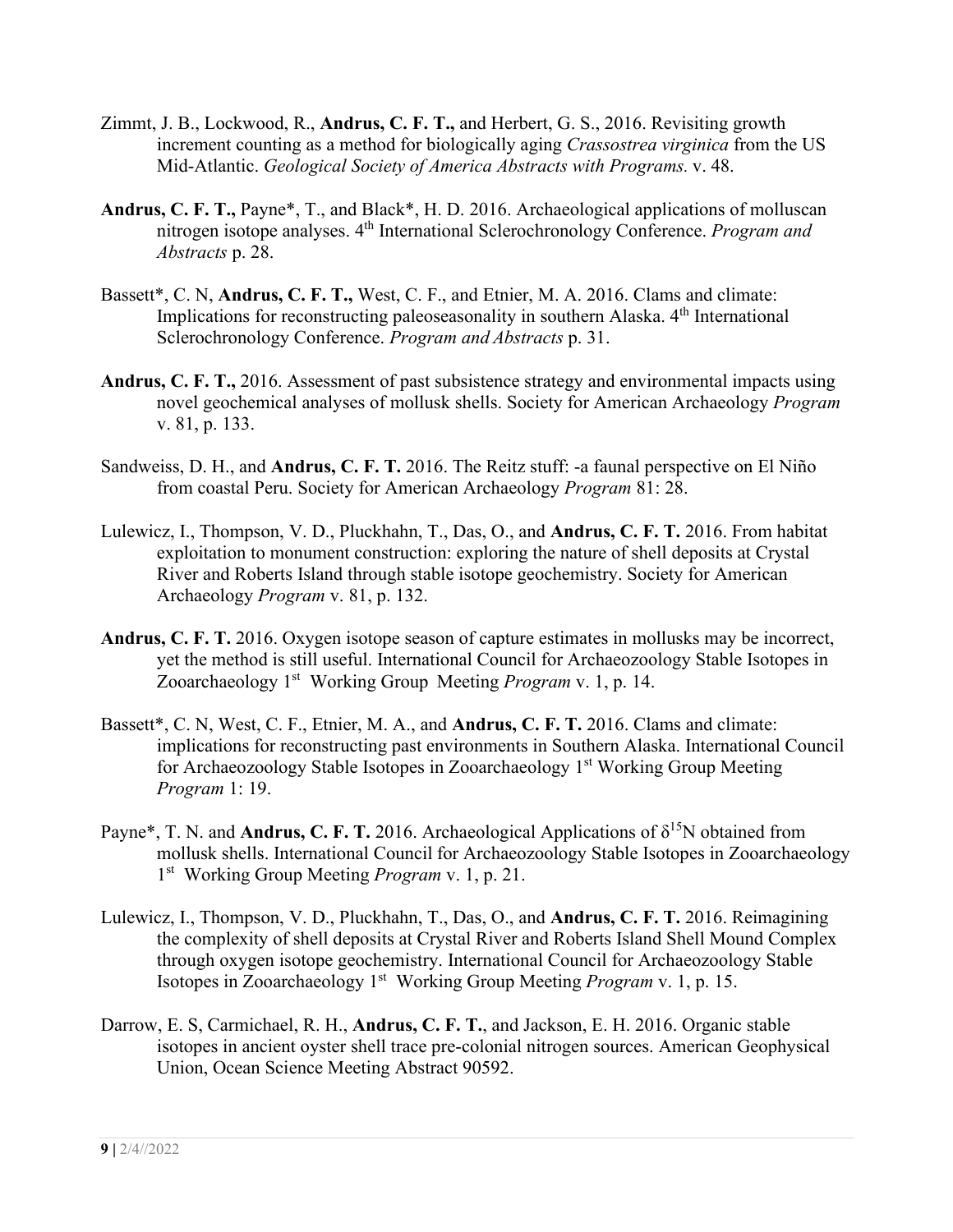- Bassett\*, C. N., and **Andrus, C. F. T.** 2015. Sclerochronological analysis of *Saxidomus gigantea*: Implications for reconstructing past seasonality and sea ice extent in the Northern Pacific Ocean. American Geophysical Union Fall Meeting Abstract PP53B-2341.
- Payne<sup>\*</sup>, T. N. and **Andrus, C. F. T.** 2015.  $\delta^{15}N$  as a proxy for historic anthropogenic nitrogen loading in Charleston Harbor, SC. American Geophysical Union Fall Meeting Abstract PP53B-2343.
- Das, O., Robinson, D. M., Andrus, C. F. T., Mandal, S., Sen, K., and Khanal S. 2015. Stable isotopic variation of the Gangolihat and Deoban Formations in Garhwal-Kumaun, northwestern India: implications for the correlation of the Lower Lesser Himalayan stratigraphy. *Geological Society of America Abstracts with Programs.* v. 47, p. 584.
- **Andrus, C. F. T.,** Das, O., and Thompson, V. D. 2014. Assessing the precision and accuracy of oxygen isotope seasonality reconstructions derived from midden mollusks. *Geological Society of America Abstracts with Programs.* v. 46, p.52.
- West, C. F., **Andrus, C. F. T.,** Eitner, M., and Burchell, M. 2014. Abrupt climate change in the Aleutian Islands, Alaska. *Geological Society of America Abstracts with Programs.* v. 46, p.53.
- Sletten\*, H. R., **Andrus, C. F. T.,** Gillikin, D. P., and Halfar, J. 2014. Preliminary growth and trace elemental characterization of rhodoliths (*Lithothamnion* sp.) from the Gulf of Panama, Panama. *Geological Society of America Abstracts with Programs.* v. 46, p.128.
- West, C. F., **Andrus, C. F. T.,** and Eitner, M. 2014. Abrupt Climate Change in the Aleutian Islands, Alaska. *International Conference of Archaeozoology Abstracts*. v. 12, p.164.
- **Andrus, C. F. T.,** Das, O., and Cobb, R. M., 2014. Subseasonal geochemical and sclerochronological variations in coastal mollusk shells. *Goldschmidt 2014 Abstracts*: 54.
- Black<sup>\*</sup>, H. D., **Andrus, C. F. T.,** Rick, T., Hines, A. 2014. δ<sup>15</sup>N as a potential paleoenvironmental proxy for nitrogen loading in Chesapeake Bay. *Goldschmidt 2014 Abstracts*: 212
- Nicosia, A., Pérez-Huerta, A., Sandweiss, D. H., and **Andrus, C. F. T**. 2014. The effects of the 1982-1983 El Niño mega-event on bivalve mollusc shells. *Goldschmidt 2014 Abstracts*: 1808.
- West, C. F., Burchell, M., and **Andrus, C. F. T.** 2014. Shellfish and paleoenvironmental reconstruction in island and coastal settings: variability, seasonality, and sampling. Society for American Archaeology *Program* 79.
- Gagnon, C. M, Richardson, N., **Andrus, C. F. T.,** and Ida, J. 2014. Experimental chicha brewing: implications for interpreting skeletal  $\delta^{18}O$  values in the Andes. Society for American Archaeology *Program* 79.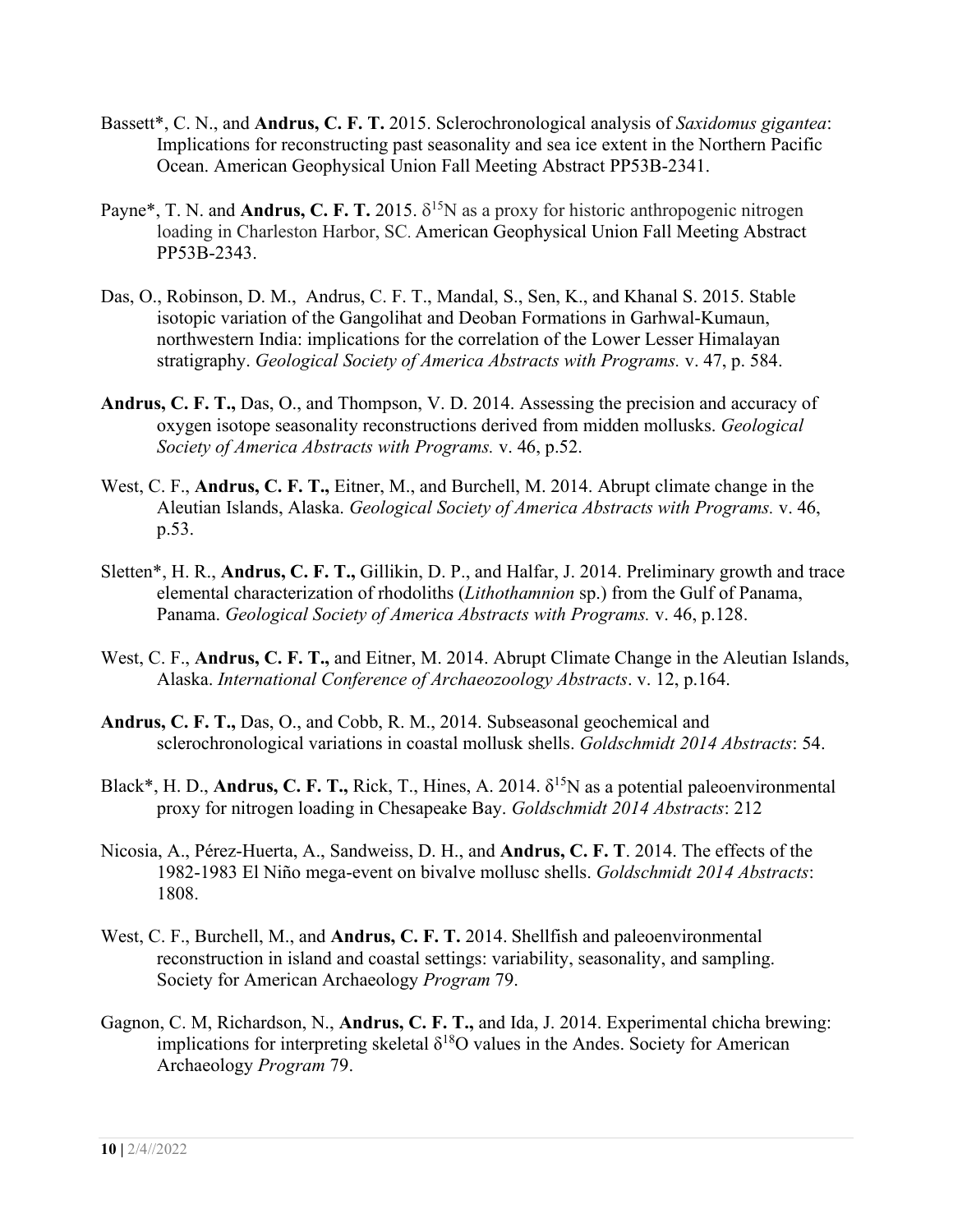- Black<sup>\*</sup>, H. D., **Andrus, C. F. T.,** Rick, T., and Hines, A. 2013.  $\delta^{15}N$  as a potential paleoenvironmental proxy for nitrogen loading in Chesapeake Bay. American Geophysical Union Fall Meeting Abstract PP13A-1864.
- **Andrus, C. F. T.** 2013. 40 years since Shackleton: The state of oxygen isotope season of capture analysis in archaeology. 3rd International Sclerochronology Conference, *Program and Abstracts* 28 (Invited keynote)
- West, C. F. and **Andrus, C. F. T.** 2013. High-resolution sampling of *Saxidomus gigantea* in the Kodiak Archipelago. Society for American Archaeology *Program* v. 78, p. 435.
- **Andrus, C. F. T.**, Blitz, J, H. and Thompson, V. D. 2012. Sclerochronological detection of short term events in archaeological sites: Examples from the Graveline Mound Site, Mississippi and the Sapelo Shell Ring Complex, Georgia, USA. *Geological Society of America Abstracts with Programs*, v. 44, no. 7, p. 141.
- Rich\* K. W., and **Andrus, C. F. T.** 2012. Stable oxygen isotope analysis of the freshwater gastropod *Pachychilus* spp. and its potential use for seasonality studies at the lowland Maya site of Pacbitun, Belize. *Geological Society of America Abstracts with Programs*, v. 44, no. 7, p. 141.
- Black<sup>\*</sup>, H. D. and **Andrus, C. F. T.** 2012. Effects of prehistoric cooking methods on  $\delta^{15}N$  in mollusk shells. *Geological Society of America Abstracts with Programs*, v. 44, no. 7, p.252.
- Wei\*, J. and **Andrus, C. F. T.** 2012. Sclerochronological oxygen isotope analysis in Peruvian *Semele corrugata* valves to assess archaeological season of capture. *Geological Society of America Abstracts with Programs*, v. 44, no. 7, p. 252.
- **Andrus, C. F. T.**, and Thompson, V. D. 2012. Reconstructing estuarine paleoclimate from midden samples: Challenges of transportation across salinity gradients. American Geophysical Union, Ocean Science Meeting *Program* p. 87.
- Cobb\*, R. M., **Andrus, C. F. T.**, Kozdon, R., and Valley, J. W. 2012. SIMS analysis of primary and infilled areas within *Stylaster erubescens* colonies. American Geophysical Union, Ocean Science Meeting *Program* p. 98.
- Black\*, H. D. **Andrus, C. F. T.**, and Cobb\*, R. M. 2012. The processes of taphonomy and diagenesis on the deep sea hydrocoral *Stylaster erubescens* fossils from the Charleston Bump. American Geophysical Union, Ocean Science Meeting *Program* p. 98.
- **Andrus, C. F. T**., Blitz, J, H. and Downs, L. 2011. Oxygen isotope season of capture records in *Crassostrea virginica* and *Rangia cuneata* valves from the Graveline Site, Mississippi. Southeastern Archaeological Conference. *Bulletin* v. 54, p. 22.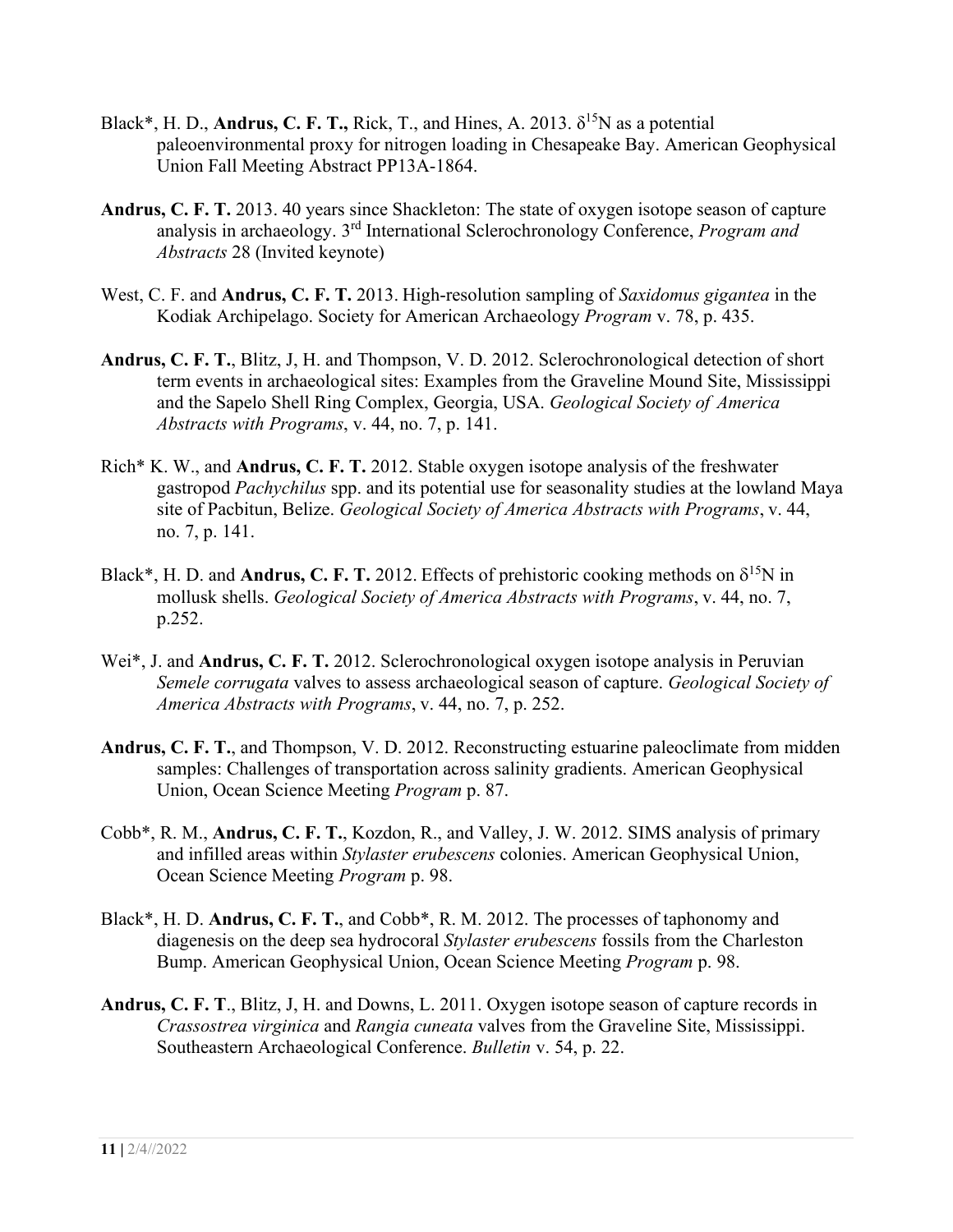- **Andrus, C. F. T**., Etayo-Cadavid\*, M. F., Sandweiss, D. H., Reitz, E. J., Hodgins, G. W. L., and Jones, K. B. 2011. Upwelling, productivity, and fish regime shift related to coastal Andean civilization. American Geophysical Union Chapman Conference on Climates, Past Landscapes, and Civilizations. *Final Program*
- Cobb\*, R. M., **Andrus, C. F. T.**, and Pérez-Huerta, A. 2011. Structural differences in growth features of deep water corals. American Society for Limnology and Oceanography *Final Program* S02: 253.
- **Andrus, C. F. T.** 2010. Sclerochronology in archaeology: Beyond season of capture analysis. 2nd International Sclerochronology Conference, *Program and Abstracts* 29 (Invited keynote)
- Cobb\*, R. M., **Andrus, C. F. T.**, Pérez-Huerta, A. and Olson, J. B. 2010. Analysis of skeletal growth in Stylasterid corals. 2nd International Sclerochronology Conference, *Program and Abstracts* 39.
- Keene, D. A, and **Andrus, C. F. T.,** 2010. An integrated approach for assessing sedentism in the Georgia Bight. Society for American Archaeology *Program* 75: 154.
- Rich\*, K. W., **Andrus, C. F. T.,** and Cobb\*, R. M. 2009. Recent investigations of Gulf of Mexico bivalve species for the application of archaeological shell middens as paleoclimate proxies. Southeastern Archaeological Conference *Bulletin* 64.
- **Andrus, C. F. T.,** Olson, J. B., Romanek, C. S., and Sedberry, G. R. 2009. Oxygen isotope fractionation in shallow and deep water Stylaster spp. hydrocorals. *Geological Society of America Abstracts with Programs*, v. 41, no. 7, p. 402.
- Rich\*, K. W., and **Andrus, C. F. T.** 2009. Oxygen isotope geochemistry of the freshwater Jute snail (Pachychilus sp.): A potential ultra-local seasonal paleoclimate proxy for tropical Mesoamerica. *Geological Society of America Abstracts with Programs*, v. 41, no. 7, p. 401.
- Jones\*, C. A., **Andrus, C. F. T.**, Etayo-Cadavid\*, M. F., Jones, K. B., and Hodgins, G. W. L. 2009. Mineralogy and seasonal growth of South Pacific mussel valves. *Geological Society of America Abstracts with Programs,* v. 41, no. 7, p. 476.
- Cobb\*, R. M., and **Andrus, C. F. T.,** 2009. Oxygen isotope variation within *Rangia cuneata* populations. *Geological Society of America Abstracts with Programs*, v. 41, no. 7, p. 475.
- Hansen\*, J. A., **Andrus, C. F. T.**, and Carmichael, R. H. 2009. Nitrogen isotopes in mollusks as a proxy for marine productivity. *Geological Society of America Abstracts with Programs*, v. 41, no. 7, p. 475.
- **Andrus, C. F. T.**, and Thompson, V. D. 2008. Oxygen isotope analysis of midden mollusks to assess site formation processes and subsistence strategies at the Sapelo Island Shell Rings: *Geological Society of America Abstracts with Programs*, v. 40, no. 6, p. 521.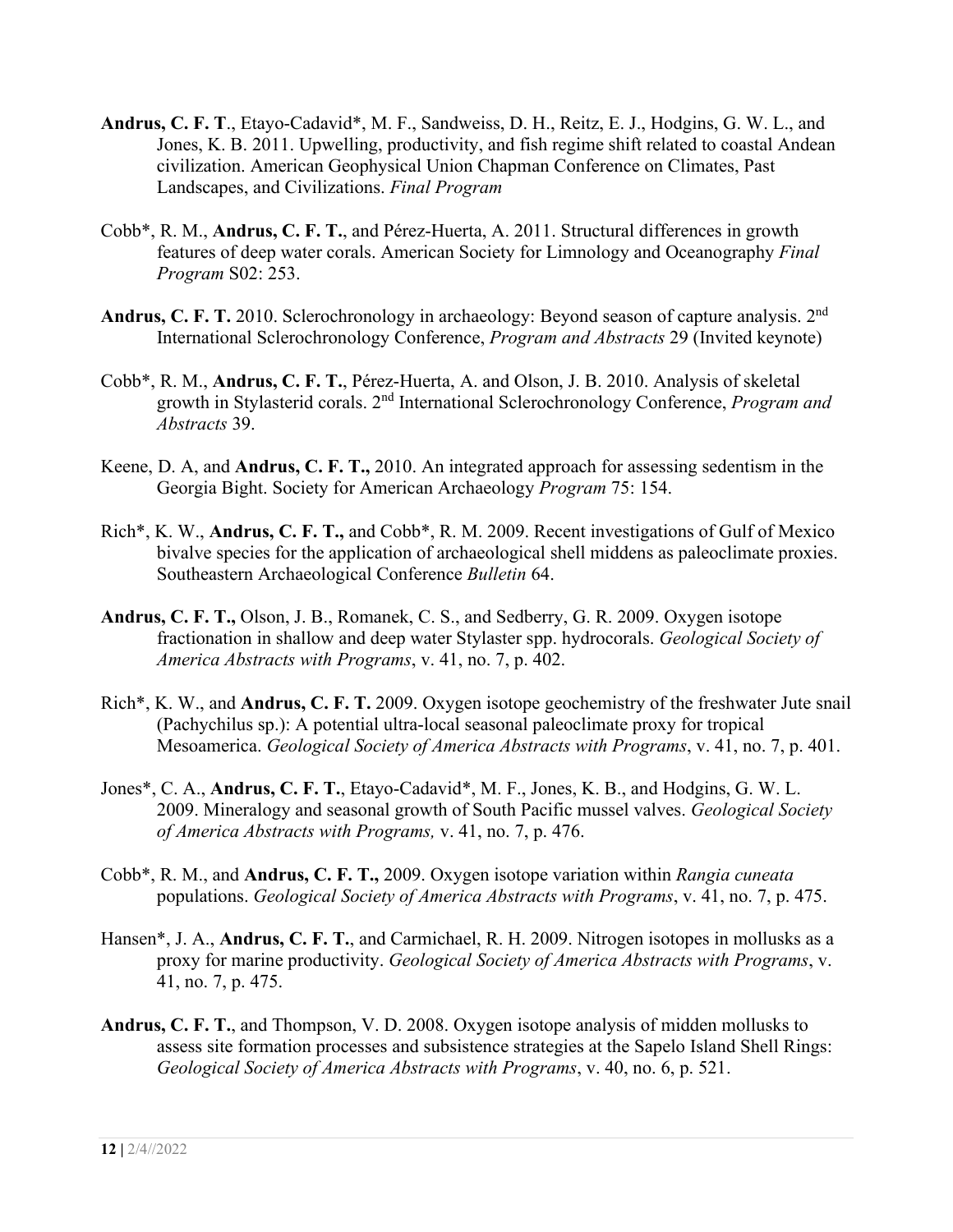- Rich\*, K. W., **Andrus, C. F. T**., Quitmyer, I. R., and Jones, D. S. 2008. A growth increment analysis of *Donax variabilis*: Comparison between diurnal and semidiurnal tidal habitats: *Geological Society of America Abstracts with Programs*, v. 40, no. 6, p. 439.
- Etayo-Cadavid\*, M. F., **Andrus, C. F. T.**, Hodgins, G. W. L. 2008. High-resolution elemental analysis in mollusks as a proxy for upwelling: *Geological Society of America Abstracts with Programs*, v. 40, no. 6, p. 522.
- Cobb\*, R. M. and **Andrus, C. F. T**. 2008. *Rangia cuneata* shells as an environmental proxy: Variations in elemental concentrations within populations: *Geological Society of America Abstracts with Programs*, v. 40, no. 6, p. 473.
- Jones, K. B., Hodgins, G. W. L., Etayo-Cadavid\*, M. F., and **Andrus, C. F. T.** 2008. Reporting marine reservoir ages in a variable-upwelling environment: *Geological Society of America Abstracts with Programs*, v. 40, no. 6, p. 522.
- **Andrus, C. F. T**., and Etayo-Cadavid\*, M. F. 2008. Indurated sediments at Quebrada Jaguay. Society for American Archaeology *Program* v. 73, p. 128.
- Rich\*, K. W. and **Andrus, C. F. T**. 2008. Using archaeological shell middens in climate reconstruction: An investigation of Gulf of Mexico *Donax variabilis* as a potential climate proxy. Society for American Archaeology *Program* v. 73, p. 134.
- Jones, K. B., Etayo-Cadavid\*, M. F., **Andrus, C. F. T.**, and Hodgins, G. W. L. 2008. Radiocarbon chronology of Site GJ-280, Quebrada Jaguay, Peru. Society for American Archaeology *Program* v. 73, p. 128.
- Rich\*, K. W. and **Andrus, C. F. T**. 2007. An investigation of Gulf of Mexico *Donax variabilis* as a potential paleoclimate proxy. American Geophysical Union Fall Meeting Abstract PP31C 0541.
- Etayo-Cadavid\*, M. F., **Andrus, C. F. T.**, Hodgins, G. W. L., Jones, K. B., and Landeros, A. 2007. Radiocarbon in mollusk shells as a proxy for Peruvian upwelling: Modern pre-bomb reservoir effect correction. American Geophysical Union Fall Meeting Abstract PP11A 0238.
- Jones, K. B., Hodgins, G. W. L., **Andrus, C. F. T.**, and Etayo-Cadavid\*, M. F. 2007. Seasonal and El Niño signals in radiocarbon profiles from early  $20<sup>th</sup>$  century Peruvian bay scallop (*Argopecten purpuratus*) shells. *Geological Society of America Meeting Program* v. 39, p. 583.
- **Andrus, C. F. T.,** Romanek, C. S., and Sedberry, G. R. 2007. Incremental growth in a deep sea hydrocoral.1st International Sclerochronology Conference, *Program and Abstract Book* p. 3.
- Rich\*, K. W. and **Andrus, C. F. T**. 2007. Growth patterns in the littoral mollusk *Donax variabilis*. 1st International Sclerochronology Conference, *Program and Abstract Book* p. 108.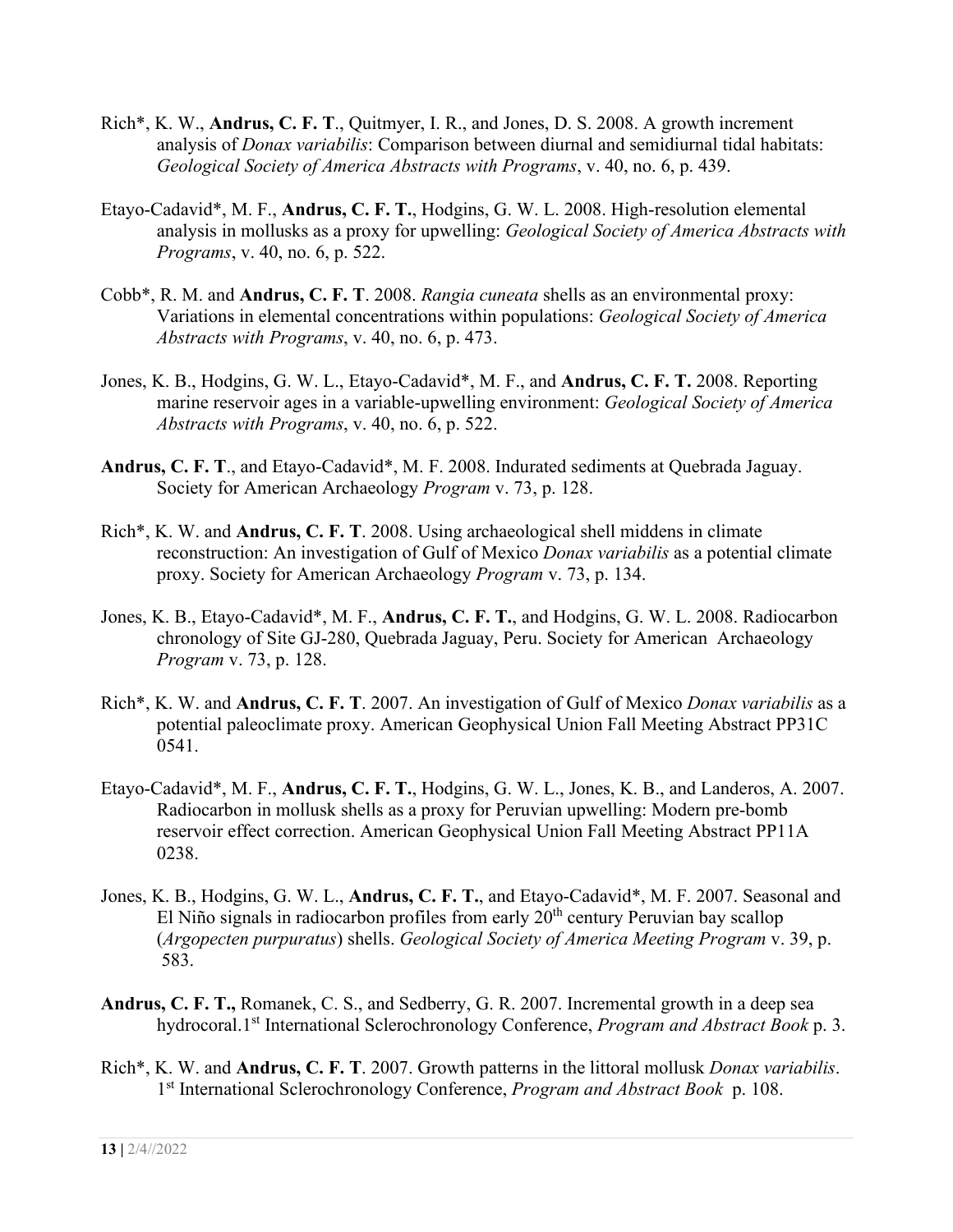- Rich\*, K. W. and **Andrus, C. F. T**. 2007. Growth patterns and storm surge effects in the estuarine mollusk *Rangia cuneata*. 1st International Sclerochronology Conference, *Programand Abstract Book* p. 109.
- **Andrus, C. F. T.**, and Thompson, V. D. 2007. The Sapelo Island Shell Rings: An example of applications and challenges in geochemical analysis of middens. Past Global Changes (PAGES): Stable isotopes in archaeological midden shells: High resolution paleoclimatic and paleoenvironmental archives. p. 27 http://www.science.mcmaster.ca/geo/research/sibl/workshop/index.html
- Etayo-Cadavid\*, M. F., **Andrus, C. F. T.**, Jones, K. B., Hodgins, G. W. L. 2007. Mollusc shells as a proxy for coastal upwelling: A new reservoir effect correction for Peru. Past Global Changes (PAGES): Stable isotopes in archaeological midden shells: High resolution paleoclimatic and paleoenvironmental archives. p. 12 http://www.science.mcmaster.ca/geo/research/sibl/workshop/index.html
- Rich\*, K. W., and **Andrus, C. F. T**. and Stieber, M. 2007. Isotopic analysis of northern Gulf of Mexico midden deposits. Past Global Changes (PAGES): Stable isotopes in archaeological midden shells: High resolution paleoclimatic and paleoenvironmental archives. p. 31 http://www.science.mcmaster.ca/geo/research/sibl/workshop/index.html
- Hodgins, G. W. L., **Andrus, C. F. T.**, Chu, A, Etayo-Cadavid\* M. F., and Jones, K. B. 2007. Reconstructing the magnitude of the marine radiocarbon reservoir along coastal Peru: Data from the Preceramic site of Bandurria, Huaura Valley, Peru. Society for American Archaeology *Program* 72.
- **Andrus, C. F. T.,** Romanek, C. S., and Sedberry, G. R. 2006. Isotopic records of growth in deepwater Stylasteridae corals (Cnidaria: Hydrozoa): Ecological and paleoclimatic implications. *Geological Society of America Meeting Program* 222-1.
- Etayo-Cadavid\*, M. F., **Andrus, C. F. T.**, Hodgins, G. W. L., and Jones, K. B. 2006. Ontogenetic radiocarbon variation in modern pre-bomb Peruvian mollusk shells as a proxy for upwelling. *Geological Society of America Meeting Program* 202-1.
- Jones, K. B., Hodgins, G. W. L., **Andrus, C. F. T.**, and Etayo-Cadavid\*, M. F. 2006. Radiocarbon and stable isotope variation in pre-bomb Argopecten shells from Peru: Implications for chronometry and the marine reservoir correction. *Geological Society of America Meeting Program* 202-2.
- Hodgins, G. W. L., **Andrus, C. F. T.**, Dettman, D. L., Jones, K. B., and Nelson, A. B. 2006. Investigating seasonal variations in the reservoir age of Peruvian coastal waters using shell carbonate from pre-bomb *Argopecten* specimens. 19<sup>th</sup> International <sup>14</sup>C Conference. p. 261.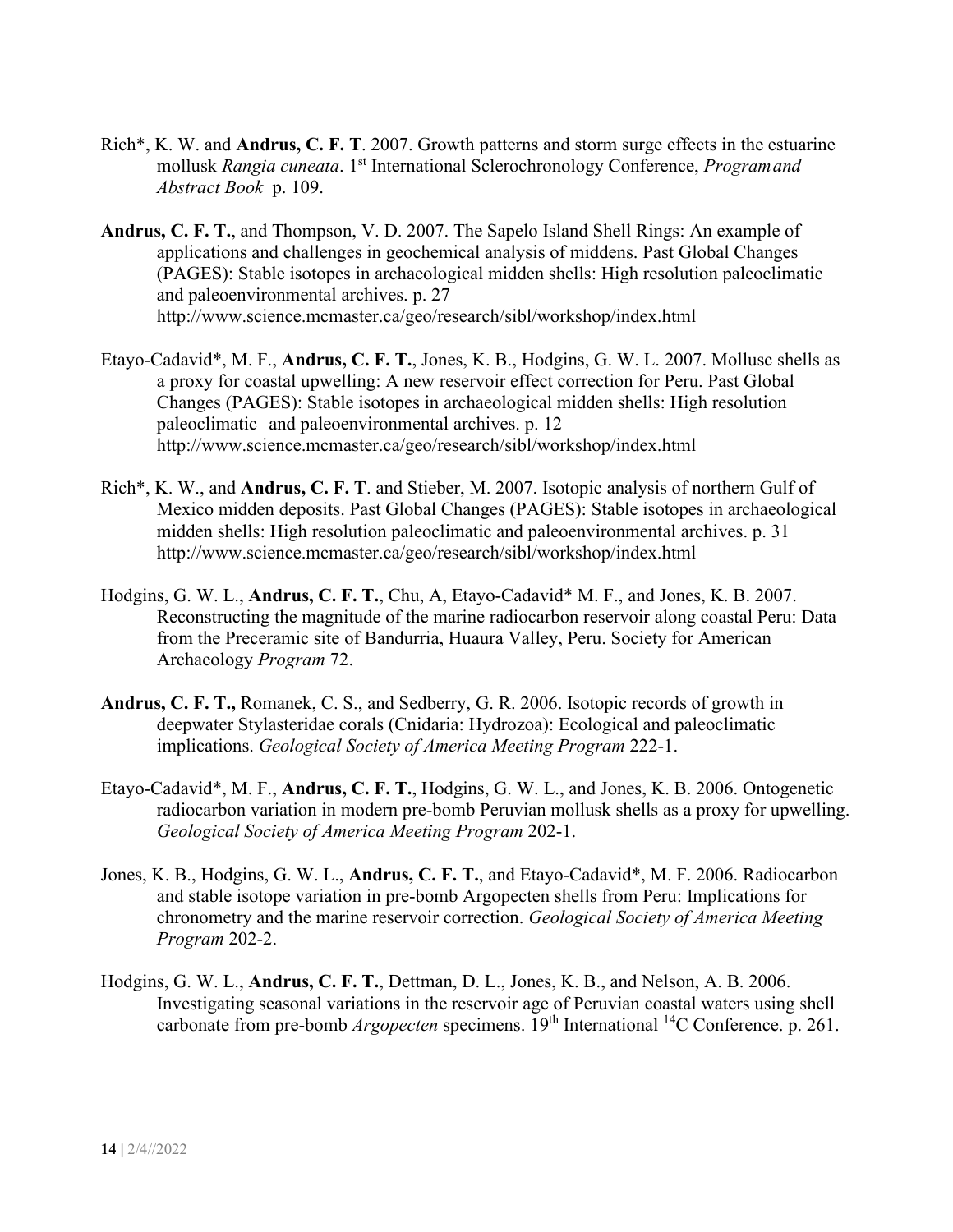- Keller\*, S. M., Etayo-Cadavid\*, M. F., **Andrus, C. F. T.**, Chapman\*, P., Ramirez\*, V., Wilson\*,C., and Callahan\*, J. 2006. δ18O analysis of *Crassatellites vadosus* from the Late Cretaceous Coon Creek Formation. *SE Geological Society of America. Abstracts with Program* v. 55, p. 11-1.
- Reitz, E. J., Sandweiss, D. S., and **Andrus, C. F. T.** 2006. Evidence for a change in fishing strategies at northern Peruvian coastal sites in the Preceramic Period. *10th International Congress of the International Council for Zooarchaeology. Final Programand Abstracts.* 10.
- Thompson, V., D., and **Andrus, C. F. T.** 2006. Monument, midden, or both: Evaluating coastal Georgia shell rings through stable isotope geochemistry. Society for American Archaeology *Program* 71.
- **Andrus, C. F. T.**, Hodgins, G. W. L., and Sandweiss, D. H. 2005. Seasonal Variation in Upwelling Recorded in Peruvian Mollusks: Implications for Reservoir Correction Estimates. American Geophysical Union – *Eos Transactions*. American Geophysical Union, 86(52) Fall Meeting Supplement. Abstract PP21C-1580.
- **Andrus, C. F. T.**, Sedberry, G. R., and Romanek, C. S. 2005. Geochemical profiles of corals from a dynamic habitat: Charleston Bump, NW Blake Plateau. 3rd International Symposium on Deep-Sea Corals: Science and Management. *Program and Abstract Book* p. 60.
- Quitmyer, I. R., Jones, D. S. and **Andrus, C. F. T.** 2005. Seasonal Collection and Climate Reconstruction from Shells of the Variable Coquina Clam *Donax variabilis* during the Middle to Late Holocene of Northeastern Florida: Evidence from Oxygen Isotopes. Southeastern Archaeology Conference. *Bulletin* v. 62, p. 54.
- Reitz, E. J., **Andrus, C. F. T.**, and Sandweiss, D. H. 2005. Ancient Fisheries and Marine Ecology of Coastal Perú. Society for American Archaeology *Program* 70.
- **Andrus, C. F. T.**, Romanek, C. S. and Sedberry, G. R. 2004. Geochemical cyclicity in colonial deepwater corals from the Charleston Bump, Blake Plateau. *Geological Society of America Meeting Program* 121-25.
- **Andrus, C. F. T.**, Carroll, M., Romanek, C. S., Stephenson, D. K., and King, A. 2004. Mussel shell geochemistry as a means of measuring season of capture in fluvial and lacustrine sites. Society for American Archaeology *Program* 69.
- Jones, D. S., Quitmyer, I. R., and **Andrus, C. F. T.** 2004. Stable isotope evidence of Middle to Late Holocene seasonality and temperature change in archaeological coquina clam shells from Florida. *Eos Transactions* American Geophysical Union – Ocean Science Meeting Supplement.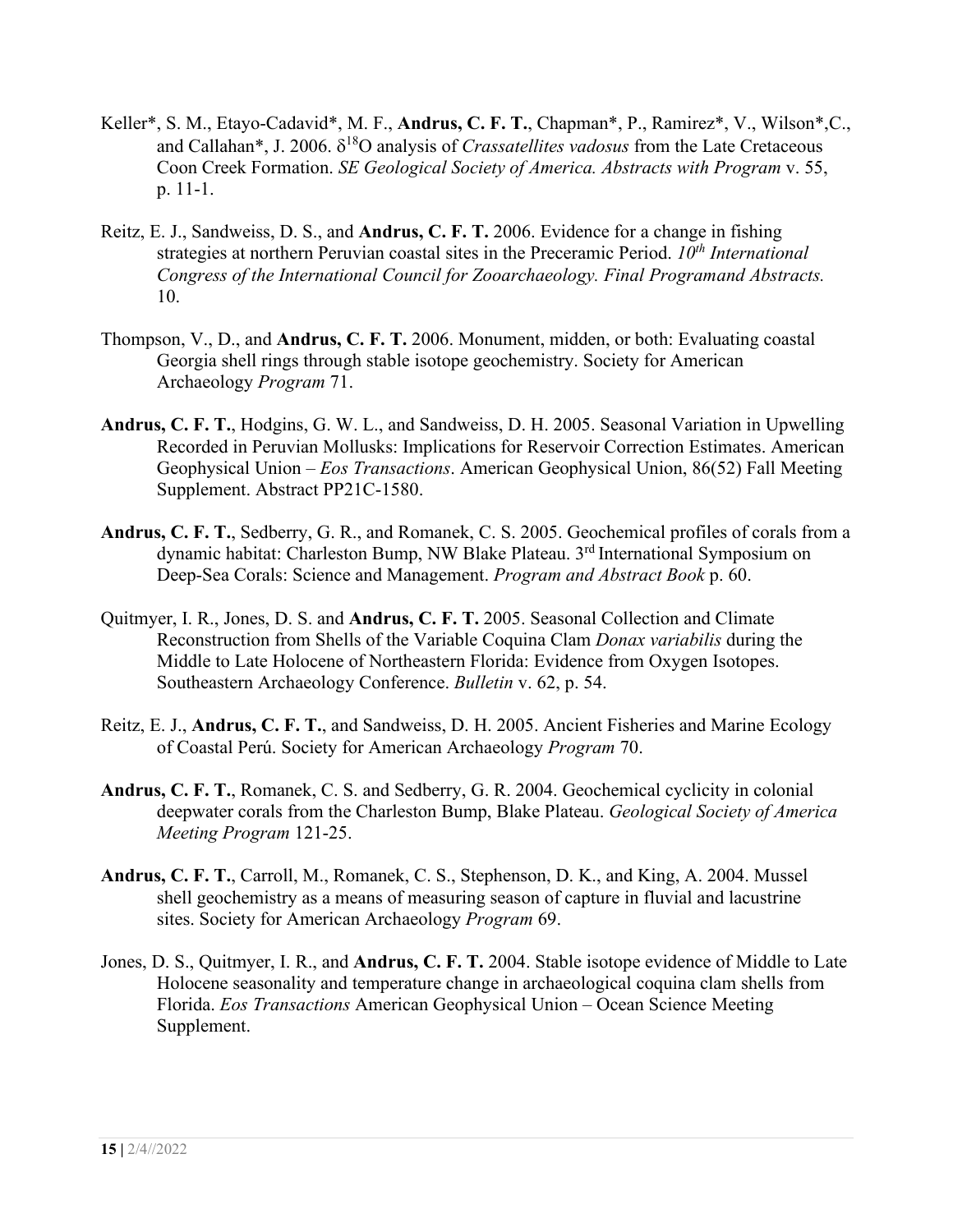- Jones, D. S., Quitmyer, I. R., and **Andrus, C. F. T.** 2004. Seasonal shell growth and longevity in the variable coquina clam, *Donax variabilis*, from Northeast Florida: Evidence from oxygen isotopes. *American Malacological Society Abstracts* v. 70, p. 46.
- Jones, D. S., Quitmyer, I. R., and **Andrus, C. F. T.** 2003. Seasonal collection of coquina clams from Florida: Evidence from shell growth and oxygen isotopes. *Geological Society of America Meeting Program* 163-7.
- Sandweiss, D. H., Richardson, J. B., **Andrus, C. F. T.**, Houk, S., Piperno, D., Reitz, E. J., and Tanner, B. 2003. Update on Siches, an Early to Middle Holocene Fishing site in far northern Peru. *22nd Northeast Conference on Andean Archaeology and Ethnohistory*, Harvard University, Cambridge, MA
- **Andrus, C. F. T**., Leckrone, K. J. and Crowe, D. E. 2003. Non-destructive isotopic analysis of archaeological materials. Society for American Archaeology *Program* 68: 39J.
- **Andrus, C. F. T.**, Hodgins, G. W. L., Sandweiss, D. H., and Crowe, D. E. 2002. Molluscan radiocarbon as a proxy for El Niño-related upwelling variation in Peru. *Geological Society of America Meeting Program* 140-12.
- Quitmyer, I. R., Jones, D. S. and **Andrus, C. F. T.** 2002. Seasonal shell growth and oxygen isotopes  $(\delta^{18}O)$  in the variable coquina clam, *Donax variabilis* Say, 1822: A modern analogue to determine the season of resource procurement during the Late Archaic Period of coastal northeast Florida, USA. *9th International Congress of the International Council for Zooarchaeology. Final Program and Abstracts.* v. 9, p.106.
- **Andrus, C. F. T.**, Crowe, D. E., and Sandweiss, D. H. 2001. Development and application of otoliths as paleoclimate proxies. American Geophysical Union – *Eos Transactions*. American Geophysical Union, Fall Meeting Supplement, 82(47).
- **Andrus, C. F. T.**, Crowe, D. E., and Sandweiss, D. H. 2000. Anthropogenic induration of sediments at the Terminal Pleistocene Peruvian site Quebrada Jaguay. *Geological Society of America Meeting Program* A276.
- Weinand, D. C., **Andrus, C. F. T.**, and Crook, M. R. 2000. Discovery and significance of cownose ray (*Rhinoptera bonasus*) Southeastern Archaeology Conference. *Bulletin* 57: 50 (invited).
- **Andrus, C. F. T.**, Crowe, D. E., and Sandweiss, D. H. 2000. Climate change and subsistence strategy in mid-Holocene Peru: Geochemical evidence of ENSO variation. Society for American Archaeology *Program* v. 65, p. 30.
- Sandwiess, D. H, Tanner, B., Sanger, D., and **Andrus C. F. T.** 2000. Paleoindian-age domestic structure at a Peruvian fishing site. Society for American Archaeology *Program* v. 65, p. 48.
- Reitz, E. J. and **Andrus, C. F. T.** 2000. Interpretations of zooarchaeological and geoarchaeological data for evidence of mid-Holocene climate change in Northern Peru. *SE Geological Society of America. Abstracts with Program* v. 49, p. 45.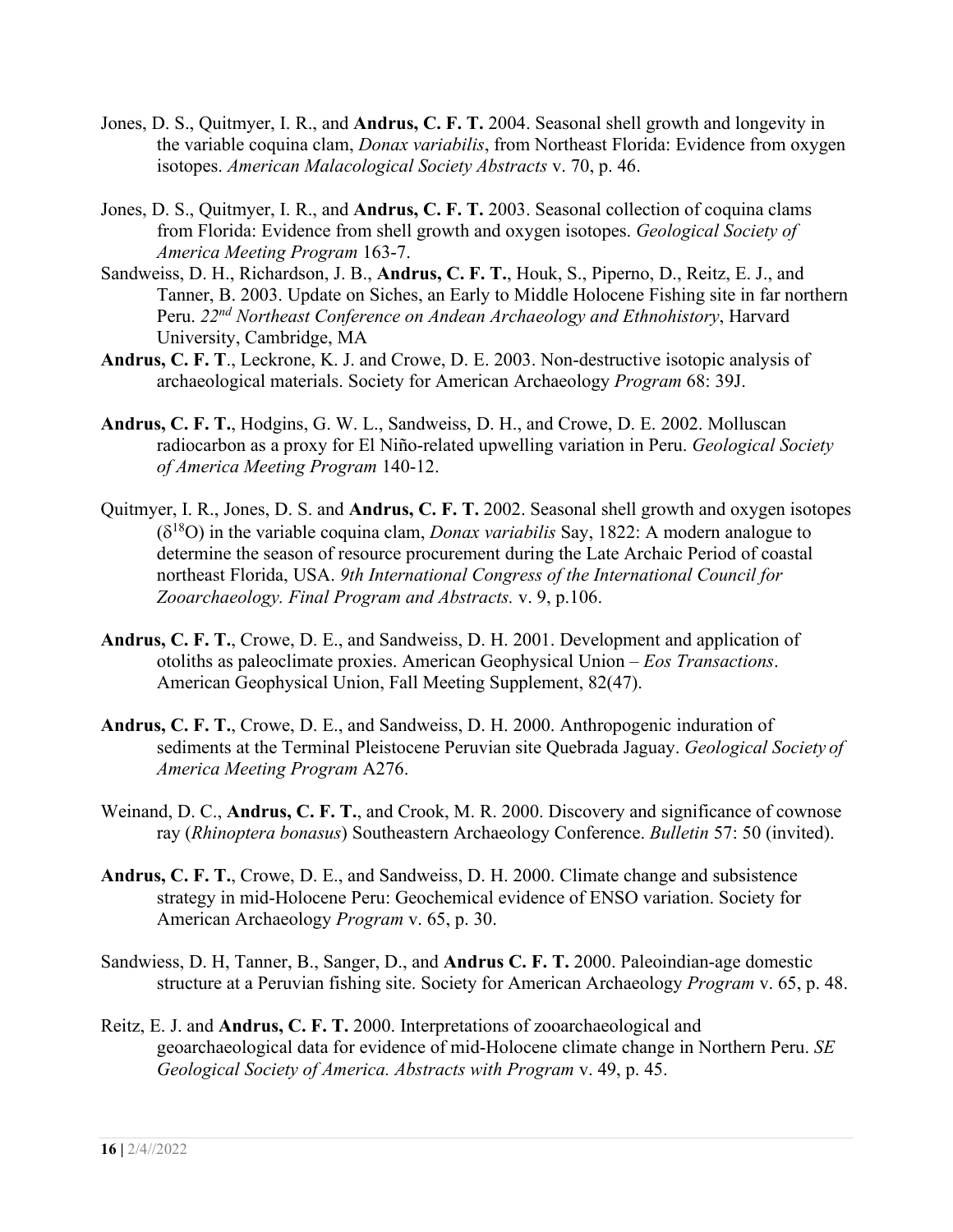- **Andrus, C. F. T.**, Crowe, D. E., and Sandweiss, D. H. 1999. Geochemical evidence of mid-Holocene ENSO variation derived from otoliths. American Geophysical Union – *Eos Transactions*, American Geophysical Union, Fall Meeting Supplement 80: F575
- **Andrus, C. F. T.** and Crowe, D. E. 1999. Geochemical determination of Hard Clam season of capture from five sites on St. Catherine's Island, Georgia. Southeastern Archaeological Conference. *Bulletin v.* 56, p. 18-19.
- **Andrus**, **C. F. T.**, Crowe, D. E., and Sandweiss, D. H. 1998. Mid-Holocene El Niño variation recorded in otoliths from Preceramic Peruvian middens. *Geological Society of America Meeting Program* A-16.
- **Andrus, C. F. T.**, Crowe, D. E., and Sandweiss D. H, 1998. Laser microprobe analysis of otoliths: New methods and applications from mid-Holocene Peru. *8th International Congress of the International Council for Zooarchaeology. Final Program and Abstracts.* v. 8, p. 40.
- **Andrus, C. F. T.** 1995. Laser microprobe analysis of estuarine bivalves. *Geological Society of America Meeting Program* A-415.
- **Andrus, C. F. T.** 1994. Laser mass spectrometry: Analysis of bivalves and broader applications. Southeastern Archaeological Conference. *Bulletin v.* 50, p. 20.

#### **REPORTS AND NON-PEER-REVIEWED PUBLICATIONS**

- Sandweiss, D.H., **Andrus, C. F.T.**, Chai, F. Kelley, A. R. Maasch, K. A., and Reitz, E.J. 2016 Re: ENSO Variability and Archaeological Proxies (Comment on Rustic et al. 2015, Dynamical excitation of the tropical Pacific Ocean and ENSO variability by Little Ice Age cooling, *Science* 350:1537-1541). Science e-Letters http://science.sciencemag.org/content/350/6267/1537.e-letters>
- Black\*, H. D. and **Andrus, C. F. T.** 2012. Taphonomy and Diagenesis on the Deep-Sea Hydrocoral *Stylaster erubescens* Fossils from the Charleston Bump. The *University of Alabama McNair Journal*. v. 12, p. 19-40.
- Sanders\*, B. K., Conaway, M., and **Andrus, C. F. T.** 2010. Does the Debate Still Rage? A Survey Assessment of University of Alabama Students' Thoughts on Evolution and Faith. *The University of Alabama McNair Journal*. v. 10, p. 121-138.
- **C. F. T. Andrus.** 2009. Final Report on: Documentation of Historical Water Quality and Chemistry Regimes in Mobile Bay and Choccolatta Bay through Isotope Analysis and Mollusk Species Composition: Evidence for hurricane impacts Grant number UA-CZM 306-08-2.
- Cobb\*, R. M., **Andrus, C. F. T.**, and Etayo-Cadvid\*, M. F. 2009. *Rangia cuneata* shells as an environmental proxy: Variations in elemental concentrations within populations. *The University of Alabama McNair Journal*. v. 9, p. 45-58.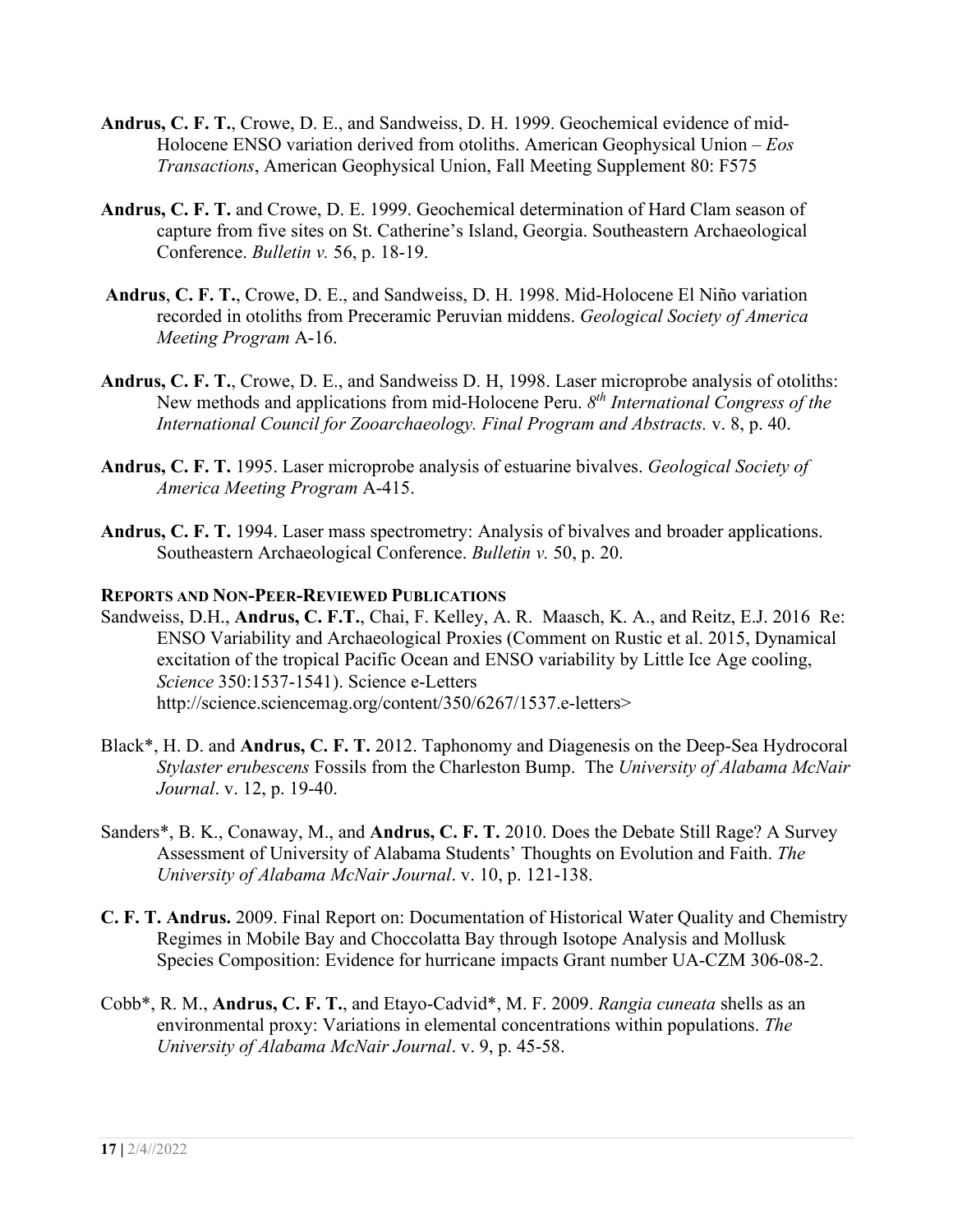- **C. F. T. Andrus.** 2008. Final Report on: "Documentation of Historical Water Quality and Chemistry Regimes in Mobile Bay and Choccolatta Bay through Isotope Analysis and MolluskSpecies Composition" Alabama Department of Conservation and Natural Resources.
- **C. F. T. Andrus.** 2008. Progress Report on: "Assessment of Historical Salinity Variation in Choccolatta & Mobile Bays: Phase II." Alabama Department of Conservation and Natural Resources.
- **C. F. T. Andrus.** 2008. Progress Report on: "Documentation of Historical Water Quality and Chemistry Regimes in Mobile Bay and Choccolatta Bay through Isotope Analysis: Evidence for Hurricane Storm Surge Impacts." Alabama Department of Conservation and Natural Resources.
- **C. F. T. Andrus.** 2007. Semi-Annual Report to the Alabama Department of Conservation and Natural Resources: "Documentation of Historical Water Quality and Chemistry Regimes in Mobile Bay and Choccolatta Bay through Isotope Analysis" Alabama Department of Conservation and Natural Resources.
- **C. F. T. Andrus.** 2006. Final report and data collected for the preliminary pilot study: "Documentation of Historical Water Quality and Chemistry Regimes in Mobile Bay and Choccolatta Bay through Isotope Analysis and Mollusk Species Composition" Alabama Department of Conservation and Natural Resources.
- Sedberry, G. R., **Andrus, C. F. T.**, Barans, C. A., Crowe, S. E., Fiore, C. L., Griffin, S. B., Jutte, P. C., Sautter, L. R., and Schobernd, C., M. 2005. Mounds, depressions, scarps and caves: Exploration of habitat and species diversity on the Charleston Bump and Blake Plateau. NOAA Office of Ocean Exploration. Project number NA03OAR4600097.

## **PUBLIC DATABASE/ARCHIVE CONTRIBUTIONS**

- 2015 Gulf of Mexico Research Initiative Information and Data Cooperative (GRIIDC)
- 2011 Natural History Collections, Smithsonian Institution Field samples from Peru and Chile
- 2003 NOAA National Centers for Environmental Information Molluscan oxygen isotope data
- 2002 NASA Goddard Institute: Global Seawater Oxygen-18 Database Peruvian coastal seawater
- 2002 NOAA National Centers for Environmental Information Otolith and water oxygen isotope and trophic data

## **FUNDING**

| 2021<br>\$3671     | Principal Investigator. "Measuring changes in seasons related to sea ice in the<br>Bering Sea using clam growth increments" German Academic Exchange<br>Network (DAAD) Scholarship for University Academics and Scientists. |
|--------------------|-----------------------------------------------------------------------------------------------------------------------------------------------------------------------------------------------------------------------------|
| 2018-2020          | Co-Principal Investigator. (Collaborating PI's Sally Walker, UGA, David                                                                                                                                                     |
| $$201,695$ (total) | Gillikin, Union College, Alberto Perez-Huerta, U. of Alabama)                                                                                                                                                               |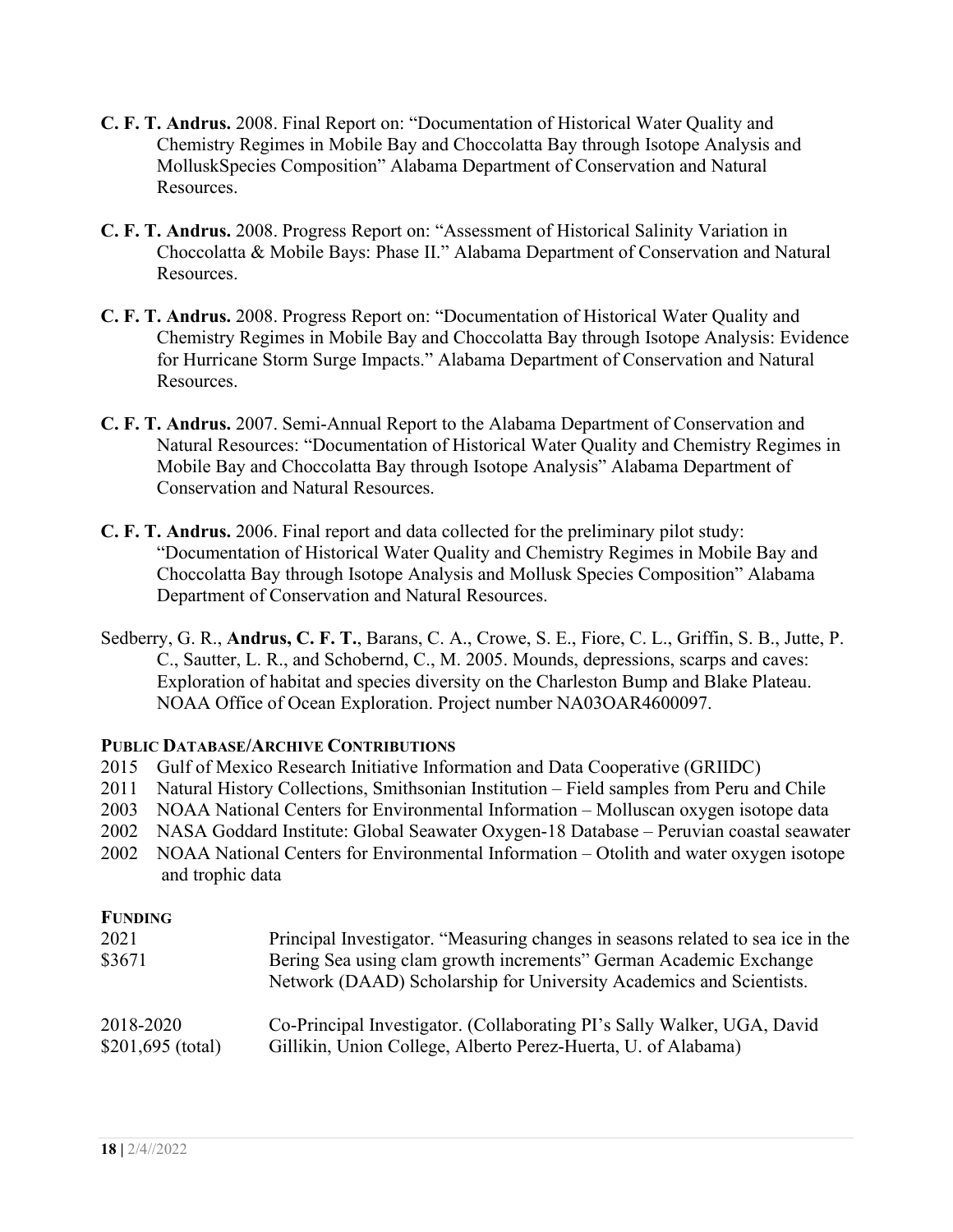| \$52,276 to Alabama                                   | "Collaborative research: The Antarctic scallop as key to paleoenvironments<br>and sea ice conditions: understanding the modern to predict the past"<br>National Science Foundation - Polar Programs PLR- 1745064.                                                                                                                                              |
|-------------------------------------------------------|----------------------------------------------------------------------------------------------------------------------------------------------------------------------------------------------------------------------------------------------------------------------------------------------------------------------------------------------------------------|
| 2016-2020<br>\$700,000 (total)                        | Principal Investigator (Collaborating PI's Catherine West, Boston U., and<br>Michael Etnier, Portland State). "Collaborative research:<br>\$132,780 to Alabama An examination of human social and cultural adaptation through<br>archaeological and paleoclimate data from the Aleutian Islands" National<br>Science Foundation - Polar Programs PLR- 1523034. |
| 2014-2015<br>\$4,255                                  | Principal Investigator. "State of knowledge and synthesis of the natural,<br>cultural, and economic conservation resources of the lower Alabama River<br>area" National Park Service (pass through U. of S. Alabama PI Greg<br>Waselkov).                                                                                                                      |
| 2010-2013<br>\$139,965 (total)<br>\$34,204 to Alabama | Principal Investigator (Collaborating PI's Elizabeth Reitz, U. of Georgia and<br>Greg Waselkov, USA). "Collaborative research: Woodland subsistence<br>seasonality on the northern coast of the Gulf of Mexico" National Science<br>Foundation - Archaeology BCS-1026166.                                                                                      |
| 2010-2012<br>\$200,000                                | Principal Investigator (co-PI's Alberto Perez-Huerta and Paul Aharon).<br>"Acquisition of a gas-source isotope ratio mass spectrometer (GS-IRMS) to<br>upgrade the University of Alabama Geological Sciences Stable Isotope<br>Laboratory" National Science Foundation - Instruments and Facilities EAR<br>0949303.                                            |
| 2011-2012<br>\$31,050                                 | Principal Investigator. "BP/MESC: Sentinel macrofauna: isotopic records of<br>oil exposure in oyster shells" MESC Gulf Research Initiative (BP Oil Spill<br>Research Fund).                                                                                                                                                                                    |
| 2010-2011<br>\$50,000                                 | Principal Investigator "Growth rates in deep-sea stylasterid corals off the<br>southeastern U.S." NOAA Coral Reef Conservation Program. Pass-through<br>George Sedberry, Gray's Reef National Marine Sanctuary.                                                                                                                                                |
| 2008-2009<br>\$97,660                                 | Co-Principal Investigator (PI Harold Stowell). "Upgrade of the University of<br>Alabama JEOL 8600 electron probe microanalyzer" National Science<br>Foundation - Instruments and Facilities EAR-0744467.                                                                                                                                                       |
| 2007-2009<br>\$20,000                                 | Principal Investigator. "Documentation of historical water quality and<br>chemistry regimes in Mobile Bay and Choccolatta Bay through isotope<br>analysis and mollusk species composition: evidence for hurricane impacts."<br>Alabama Department of Conservation and Natural Resources.                                                                       |
| 2006-2007<br>\$20,000                                 | Principal Investigator. "Isotopic records of historical salinity variation in<br>Choccolatta and Mobile Bays." Alabama Department of Conservation and<br>Natural Resources.                                                                                                                                                                                    |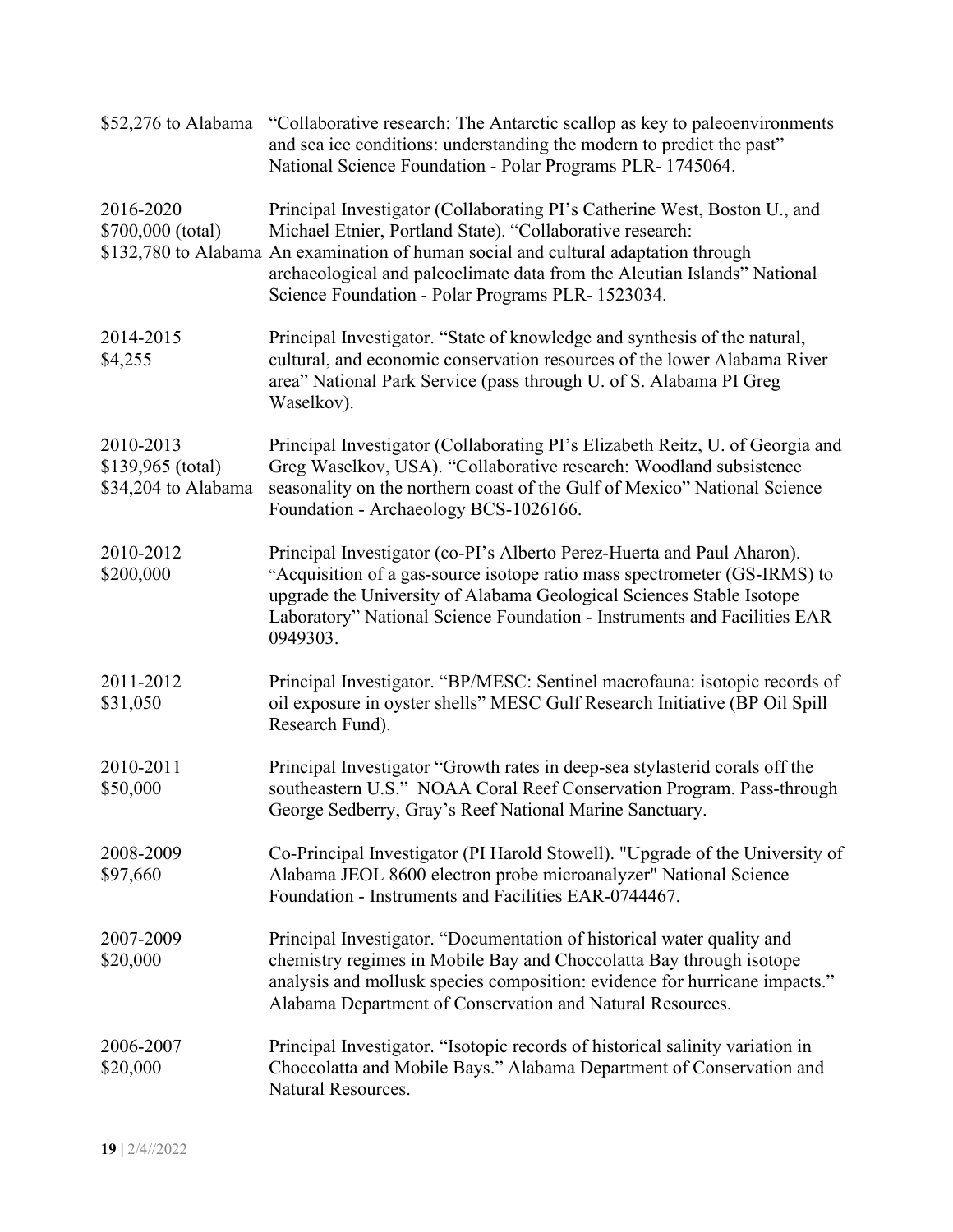| 2005-2009<br>\$598,295                               | Principal Investigator (collaborating PI's Greg Hodgins, U. of Arizona and<br>(total) Dan Sandweiss, U. of Maine). "Collaborative research: molluscan<br>\$153,058 to Alabama radiocarbon as a proxy for upwelling in Holocene Peru." National Science<br>Foundation - Earth System History. OCE-0502533. |
|------------------------------------------------------|-----------------------------------------------------------------------------------------------------------------------------------------------------------------------------------------------------------------------------------------------------------------------------------------------------------|
| 2006<br>\$9,000                                      | Principal Investigator. "Documentation of historical water quality and<br>chemistry regimes in Mobile Bay and Choccolatta Bay through isotope<br>analysis and mollusk species composition" Alabama Department of<br><b>Conservation and Natural Resources.</b>                                            |
| 2005-2006<br>\$5,000                                 | Principal Investigator. "Continuous multi-proxy paleoclimate reconstruction<br>from Lake Jackson, Alabama" University of Alabama Research Advisory<br>Committee.                                                                                                                                          |
| 2004-2006<br>\$119,320 (total)<br>\$9,460 to Alabama | Primary Participant. (George Sedberry - PI) "Estuary to the abyss: exploring<br>along the latitude 31-30 transect - coral research" NOAA – Explore.                                                                                                                                                       |
| 2003-2006                                            | Collaborator. (George Sedberry – PI, in collaboration with Chris Romanek)                                                                                                                                                                                                                                 |
| \$86,237 (total)                                     | "Mounds, depressions, scarps and caves: exploration of habitat and species                                                                                                                                                                                                                                |
| $$11,600$ to Andrus                                  | diversity on the Charleston Bump and Blake Plateau." NOAA - Explore.                                                                                                                                                                                                                                      |
| 2003-2006<br>\$8,400                                 | Collaborator. (George Sedberry - PI, in collaboration with Chris Romanek)<br>Funding for wreckfish otolith oxygen isotope research. South Carolina<br>Department of Natural Resources                                                                                                                     |
| 1999                                                 | Principal Investigator. Funded field collections in Peru. Geological Society of                                                                                                                                                                                                                           |
| \$2,000                                              | America.                                                                                                                                                                                                                                                                                                  |
| 1999                                                 | Principal Investigator. "Mid-Holocene paleo-ENSO determination via                                                                                                                                                                                                                                        |
| \$1,200                                              | geoarchaeological /geochemical analyses." Explorers Club International.                                                                                                                                                                                                                                   |
| 1998-1999                                            | Principal Investigator. Funded field collections in Peru. Center for Latin                                                                                                                                                                                                                                |
| \$1,200                                              | American and Caribbean Studies.                                                                                                                                                                                                                                                                           |
| 1997-1999                                            | Principal Investigator. Funded field collections in Peru and conference                                                                                                                                                                                                                                   |
| \$5,500                                              | presentations. UGA Geology Department Wheeler-Watts fund.                                                                                                                                                                                                                                                 |
| 1996-1997                                            | Principal Investigator. Funded field collections in Peru. UGA Geology                                                                                                                                                                                                                                     |
| \$2,000                                              | Department Allard and Levy Awards.                                                                                                                                                                                                                                                                        |
| 1994-1996                                            | Principal Investigator. Funded field collections on St. Catherine's Island, GA                                                                                                                                                                                                                            |
| \$2,500                                              | American Museum of Natural History.                                                                                                                                                                                                                                                                       |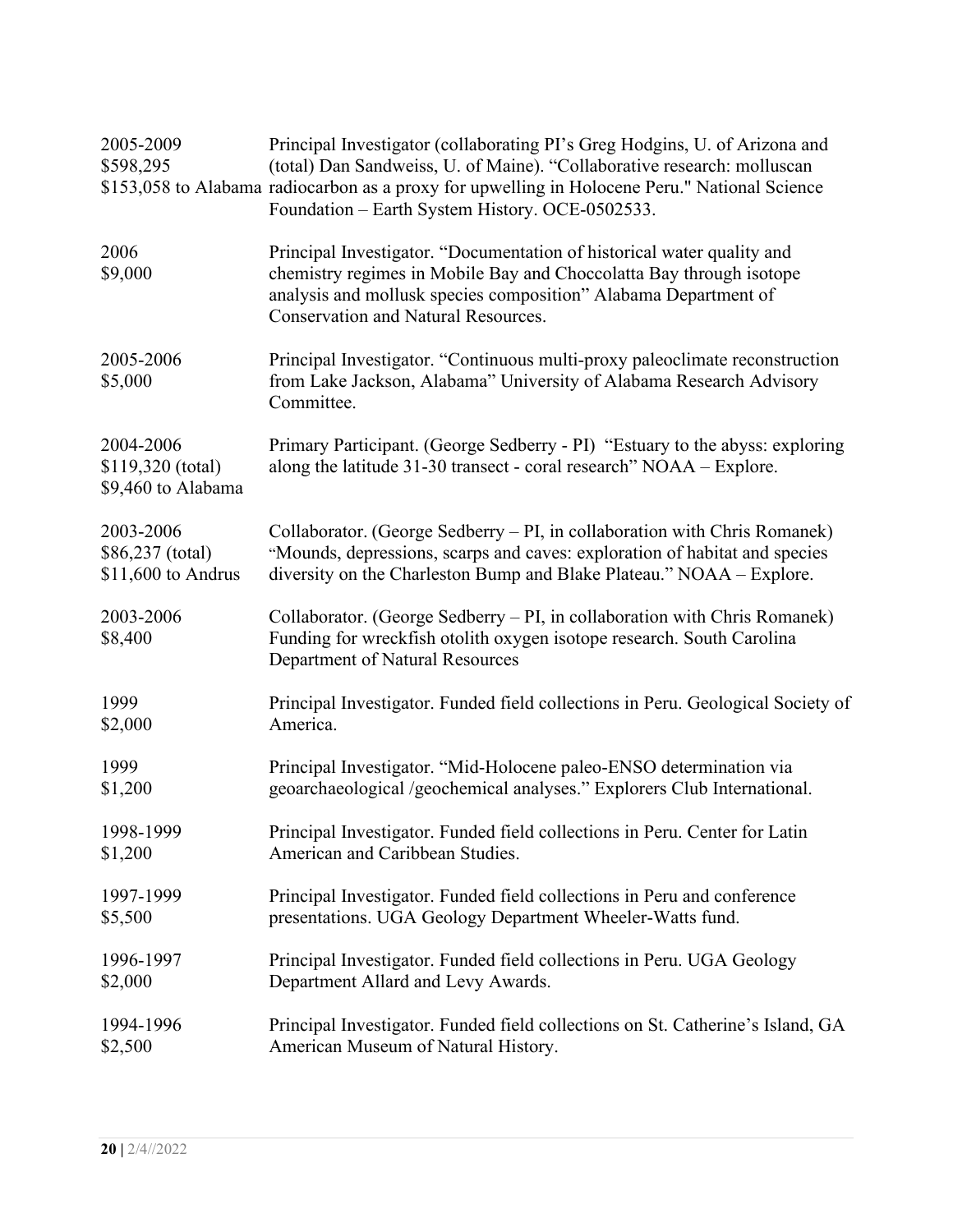**MANUSCRIPTS AND GRANT PROPOSALS REVIEWED** National Science Foundation Antarctic Organisms and Ecosystems (1) Archaeology (5) Biological Oceanography (1) Comparative Analysis of Marine Ecosystem Organization (1) Earth Sciences Instrumentation and Facilities (1) Earth System History Program (1) Geology and Paleontology Program (1) Ocean Sciences (2) Paleo Perspectives on Climate Change (P2C2) program (8) P2C2 review panelist (1) National Oceanic and Atmospheric Administration (1) National Geographic Society (4) The Research Council of Norway (1) United States Civilian Research and Development Foundation (1) Deutsche Forschungsgemeinschaft (German Research Foundation) (5) Hrvatska zaklada za znanost (Croatian Science Foundation) (1) Texas Sea Grant (1) *American Journal of Science* (1) *Archaeofauna* (1) *Chemical Geology* (1) *Earth System Science Data* (1) *Environmental Biology of Fishes* (2) *Geoarchaeology* (1) *Geo Marine Letters* (1) *Geochimica et Cosmochimica Acta* (1) *Global and Planetary Change* (1) *Gulf and Caribbean Research* (1) *Holocene* (1) *International Journal of Earth Sciences* (1) *International Council of Archaeozoology* (1) *Journal of Archaeological Method and Theory* (1) *Journal of Archaeological Science* (8) *Journal of Archaeological Science Reports* (2) *Journal of Geology* (1) *Journal of Island and Coastal Archaeology* (3) *Journal of Quaternary Science* (1) *Limnology and Oceanography* (2) *Nature Communications* (3) *Palaios* (1) *Paleoceanography* (2) *Paleogeography, Paleoclimatology, Paleoecology* (7) *Proceedings of the National Academy of Sciences* (2) *Proceedings of the Royal Society B: Biological Sciences* (1) *PLOS ONE* (1)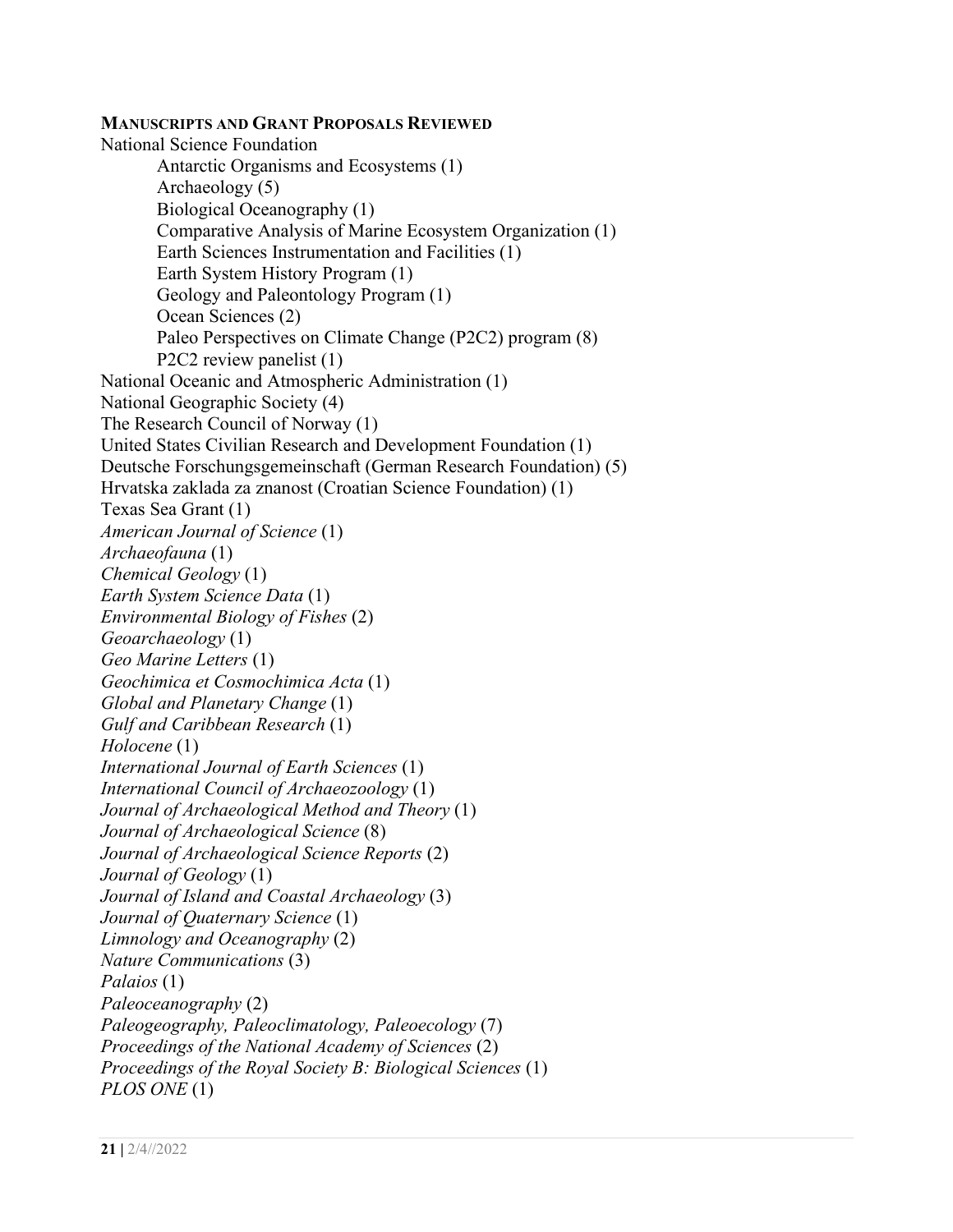*Quaternary International* (2) *Radiocarbon* (1) *Scientific Reports* (1) *Southeastern Archaeology* (1) *Southeastern Naturalist* (1)

# **SERVICE ACTIVITIES (PARTIAL LIST)**

|                 | 2022-present Geological Society of America Geoarchaeology Division Awards Committee           |
|-----------------|-----------------------------------------------------------------------------------------------|
| 2020-present    | Director of the Evolutionary Studies minor at the University of Alabama                       |
| $2020$ -present | Faculty advisor to Alabama Evolutionary Studies Club and the Sailing Club                     |
|                 | 2018-present External tenure and promotion reviewer for 5 universities                        |
| $2015$ -present | State of Alabama Articulation and General Studies Committee, Geology and Earth                |
|                 | Science Committee                                                                             |
|                 | 2015-present UA representative to Association of Public and Land-grant Universities' Board on |
|                 | Oceans, Atmosphere, and Climate                                                               |
| 2005-present    | Member of UA Evolution Working Group and ALLELE speaker series organizer                      |
| 2004-present    | Co-director of the University of Alabama Stable Isotope Laboratory                            |
| 2004–present    | Served or chaired on an average of 4 departmental committees per year.                        |
| 2020-2021       | Chair of the Geological Sciences Diversity Alliance                                           |
| 2012-2020       | UA Dept. of Geological Sciences Academic Assessment Director                                  |
| 2015-2018       | Advisory Committee for the Water Policy Summit                                                |
| 2017-2018       | Guest editor for special issue of Chemical Geology                                            |
| 2017-2018       | Alabama Science Olympiad Event Chair                                                          |
| 2017            | Co-chair and organizer for American Geophysical Union annual meeting session                  |
| 2017            | Discussant for special session at the Society for American Archaeology annual                 |
|                 | meeting in Vancouver, CA                                                                      |
| 2016            | Panelist and moderator for Women in STEM Experience (WISE) Conference                         |
|                 | Professional Roundtable                                                                       |
| 2015-2016       | 4 <sup>th</sup> International Sclerochronology Conference Planning Committee                  |
| 2015            | National Science Foundation P2C2 proposal review panelist                                     |
| 2013-2014       | Co-chair and organize for 2014 International Goldschmidt Conference session                   |
|                 | "Trace Element and Isotope Geochemistry in Molluscs: Sclerochronology of                      |
|                 | Ancient and Modern Environmental Processes"                                                   |
| 2012-2013       | Co-Chair for College Committee on Active Learning                                             |
| 2012            | Co-chair and organizer for GSA session "New Developments and Applications in                  |
|                 | Sclerochronology"                                                                             |
| 2010-2012       | UA College of Arts and Sciences College Academy to Improve Student Success                    |
| 2009-2012       | Alabama Science Olympiad Event Chair                                                          |
| 2009-2012       | UA College of Arts and Sciences Curriculum Committee member                                   |
| 2008-2013       | UA Dept. of Geological Sciences Undergraduate Program Committee Chair                         |
| 2008            | Co-chair and organizer for 2008 Geological Society of America special session                 |
|                 | "Geoarchaeological Records of Climate and Environmental Change"                               |
| 2007            | Storm World panel discussant with author Chris Mooney, New College, UA                        |
| 2003            | Panel discussant, Southeastern Archaeological Conference "Getting involved:                   |
|                 | specializations and subdisciplines in archaeology"                                            |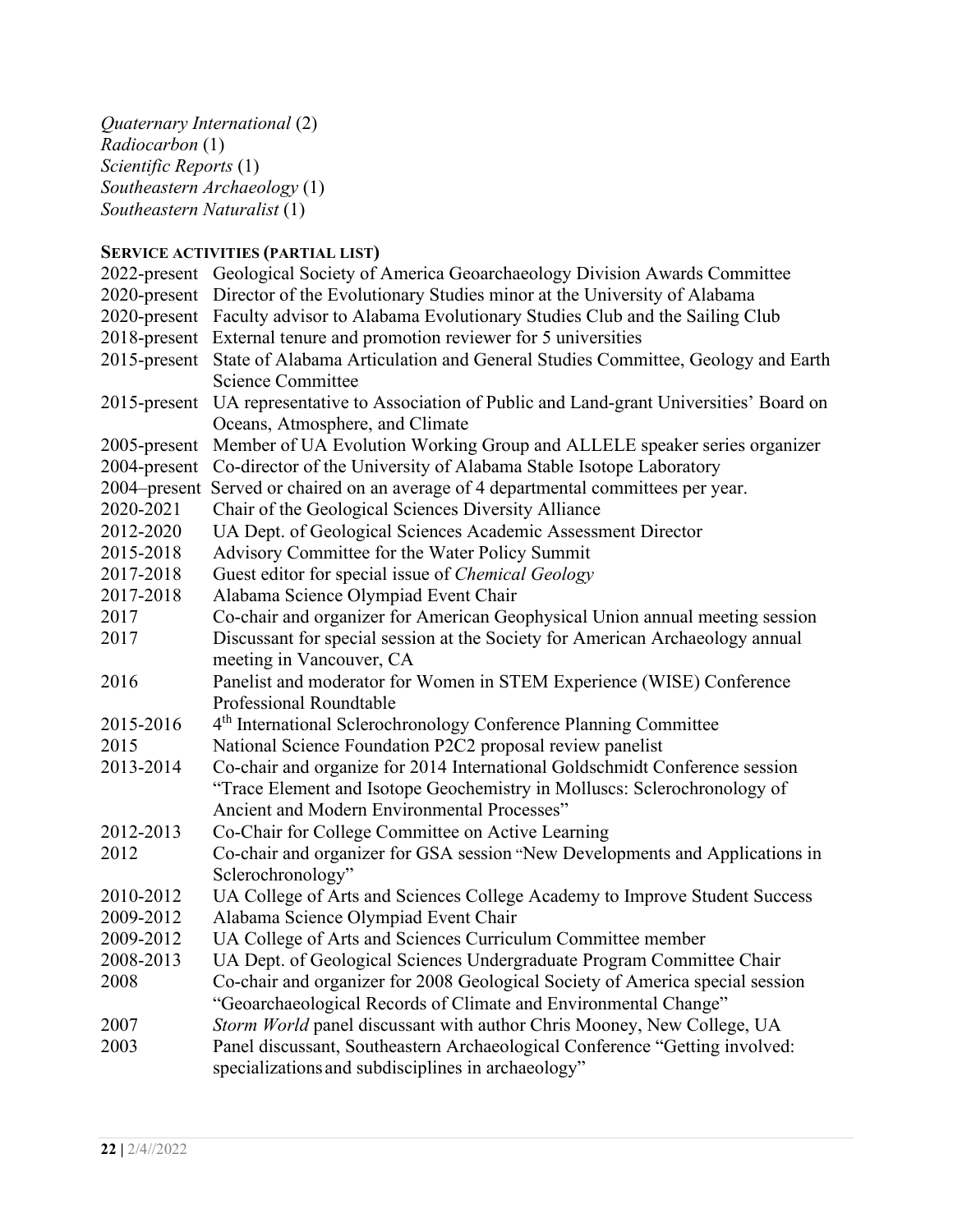## **INVITED LECTURES**

| нутнер еестемв     |                                                                                       |
|--------------------|---------------------------------------------------------------------------------------|
| October 22, 2021   | Georgia Laboratory of Archaeology, Athens GA (via internet)                           |
| August 18, 2021    | DAAD RISE Meeting (keynote), Mainz, Germany and via internet                          |
| October 30, 2020   | University of Memphis, Dept. of Earth Science, Memphis, TN (via internet)             |
| September 13, 2018 | Alabama Mineral Institute, Bryan Conference Center, Tuscaloosa, AL                    |
| May 24, 2018       | Alabama Board of Licensure for Professional Geologists                                |
|                    | 7th Continuing Education Conference, Pelham, AL                                       |
| February 5, 2018   | Birmingham Paleontological Society, Hoover, AL                                        |
| September 14, 2017 | Dauphin Island Sea Laboratory, Dauphin Island, AL                                     |
| August 13, 2017    | Museum of the Aleutians, Dutch Harbor, Alaska                                         |
| June 19, 2017      | Hefei University of Technology, Hefei, China                                          |
| June 14, 2017      | Nanjing Institute of Geology Paleontology, Chinese Academy of Sciences                |
| June 13, 2017      | Hohai University, Nanjing, China                                                      |
| March 7, 2017      | Oscher Lifelong Learning Institute, Tuscaloosa, AL                                    |
| April 7, 2016      | Society of American Archaeology, Orlando, FL                                          |
| February 20, 2014  | University of Kentucky, Department of Earth and Environmental Sciences                |
| October 16, 2013   | Geocycles Workshop (keynote), Guttenburg University, Mainz, Germany                   |
| May 21, 2013       | 3 <sup>rd</sup> International Sclerochronology Conference (keynote) Caernarfon, Wales |
| March 21, 2013     | Universidad Nacional Mayor de San Marcos, Lima, Peru                                  |
| December 4, 2012   | Birmingham Paleontological Society, Hoover Public Library, Hoover, AL                 |
| November 15, 2012  | Mallet Assembly, Tuscaloosa, AL                                                       |
| September 20, 2012 | University of Georgia, Department of Geology, Athens, GA                              |
| June 6, 2012       | Oscher Lifelong Learning Institute, Tuscaloosa, AL                                    |
| April 8, 2011      | Louisiana State University, Baton Rouge, LA                                           |
| April 6, 2011      | College Academy to Improve Student Success, UA, Tuscaloosa, AL                        |
| January 11, 2011   | Oscher Lifelong Learning Institute, Tuscaloosa, AL                                    |
| November 15, 2010  | Blount Undergraduate Initiative, Tuscaloosa, AL                                       |
| October 6, 2010    | NASA Marshall Space Flight Center, Huntsville, AL                                     |
| October 4, 2010    | Alabama Paleontological Society, Birmingham, AL                                       |
| July 27, 2010      | 2 <sup>nd</sup> Int. Sclerochronology Conference (keynote), Gutenberg Univ. Germany   |
| March 6, 2010      | University of Alabama Arts and Science Leadership Board, Tuscaloosa, AL               |
| March 3, 2010      | University of Montevallo, Montevallo, AL                                              |
| June 1, 2009       | Birmingham Paleontological Society, Birmingham, AL                                    |
| March 19, 2009     | University of Georgia, Department of Geology, Athens, GA                              |
| October 27, 2008   | Mississippi State Univ., Dept. of Sociology, Anthropology and Social Work             |
| March 20, 2008     | Society for Mining, Metallurgy, and Exploration, Bessemer, AL                         |
| March 13, 2008     | University of Alabama, Geography Department, Tuscaloosa, AL                           |
| March 6, 2008      | Dauphin Island Sea Laboratory, Dauphin Island, AL                                     |
| November 8, 2007   | University of Alabama, Alabama Perspectives on Sustainability and Climate             |
|                    | Change. Panel discussion of Chris Mooney's Storm World, Tuscaloosa, AL                |
| October 25, 2007   | Willamette University, Archaeological Institute of America, Willamette, OR            |
| July 11, 2007      | Past Global Changes (PAGES) Workshop, McMaster University, Ontario                    |
| April 13, 2007     | University of Arizona, IGERT lecture, Tucson, AZ                                      |
| March 19, 2007     | University of Maine, Climate Change Institute, Orono, ME                              |
| March 3, 2007      | Univ. of West Florida, Depts. of Environmental Studies and Anthropology               |
| March 24, 2004     | University of Alabama, Department of Geological Sciences, Tuscaloosa, AL              |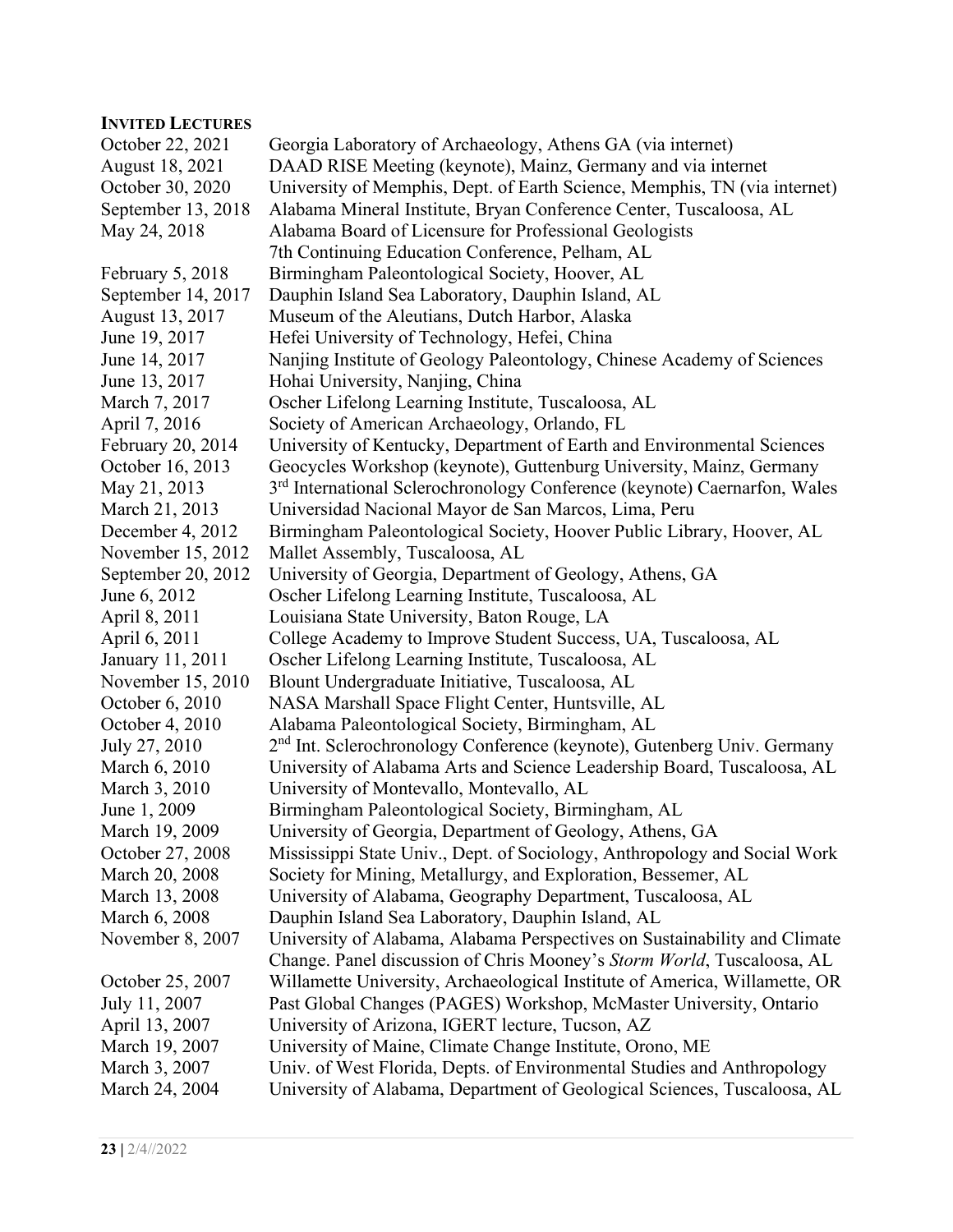| March 3, 2004     | University of South Carolina, Department of Anthropology, Columbia, SC            |  |
|-------------------|-----------------------------------------------------------------------------------|--|
| November 13, 2003 | Southeastern Archaeology Conference, Charlotte, NC                                |  |
| October 10, 2003  | University of South Carolina, Marine Science Program, Columbia, SC                |  |
|                   | February 13-14, 2003 University of Iowa, Department of Geosciences, Iowa City, IA |  |
| October 16, 2002  | Robust Redhorse Conservation Committee, Edgefield, SC                             |  |
| February 7, 2002  | University of Kentucky, Department of Geosciences, Lexington, KY                  |  |
| February 25, 2000 | University of South Carolina, Department of Geology, Columbia, SC                 |  |
| November 12, 1998 | Center for Latin American and Caribbean Studies, Athens, GA                       |  |

#### **HONORS AND AWARDS**

| Keynote speaker at the DAAD RISE Scholars meeting, Heidelberg, Germany           |
|----------------------------------------------------------------------------------|
| German Academic Exchange Network (DAAD) Scholarship for University               |
| Academics and Scientists                                                         |
| U. of Alabama Arts and Sciences Outstanding Commitment to Students Award         |
| Keynote speaker to the Geocycles Workshop, Mainz, Germany                        |
| Keynote speaker to the 3 <sup>nd</sup> International Sclerochronology Conference |
| University of Alabama Leadership Board Faculty Fellow                            |
| Keynote speaker to the 2 <sup>nd</sup> International Sclerochronology Conference |
| Inducted to Sigma Xi                                                             |
| Nominated for Excellence in Teaching Award, UGA                                  |
| American Geophysical Union Student Travel Award                                  |
| Outstanding Graduate Teaching Award, UGA                                         |
| Teaching Assistant of the Year, Department of Geology, UGA                       |
| Geological Society of America Student Travel Award                               |
| Gilles Allard Award for Field Geology, Department of Geology, UGA                |
| Sigma Gamma Epsilon National Honor Society in the Earth Sciences                 |
| Eugene Levy Marine Geology Award, Department of Geology, UGA                     |
|                                                                                  |

## **COURSES TAUGHT**

| The Dynamic Earth (Introduction to Geology)                         | Advanced Topics in Paleoclimatology |  |
|---------------------------------------------------------------------|-------------------------------------|--|
| The Earth through Time (Historical Geology)                         | Paleoclimate Seminar                |  |
| Paleoclimatology                                                    | Quaternary Climate and Environments |  |
| Climate Change                                                      | <b>Evolution for Everyone</b>       |  |
| Sclerochronology                                                    | Stable Isotope Analysis             |  |
| <b>Communicating Geology</b>                                        | <b>Evolution for Everyone</b>       |  |
| Late Quaternary Sea-level Curves: Proxies, Dating and Discrepancies |                                     |  |

# **PROFESSIONAL AFFILIATIONS**

American Geophysical Union Geological Society of America Society for American Archaeology

# **STUDENTS/POSTDOCTORAL SCIENTISTS ADVISED**

Christine Bassett<br>
Heather Black<br>
M.S. 2016, Ph.D 2016-present<br>
McNair Scholar 2011, M.S. 20 Heather Black McNair Scholar 2011, M.S. 2014<br>Robin M. Cobb McNair Scholar 2009, M.S. 2014 McNair Scholar 2009, M.S. 2014